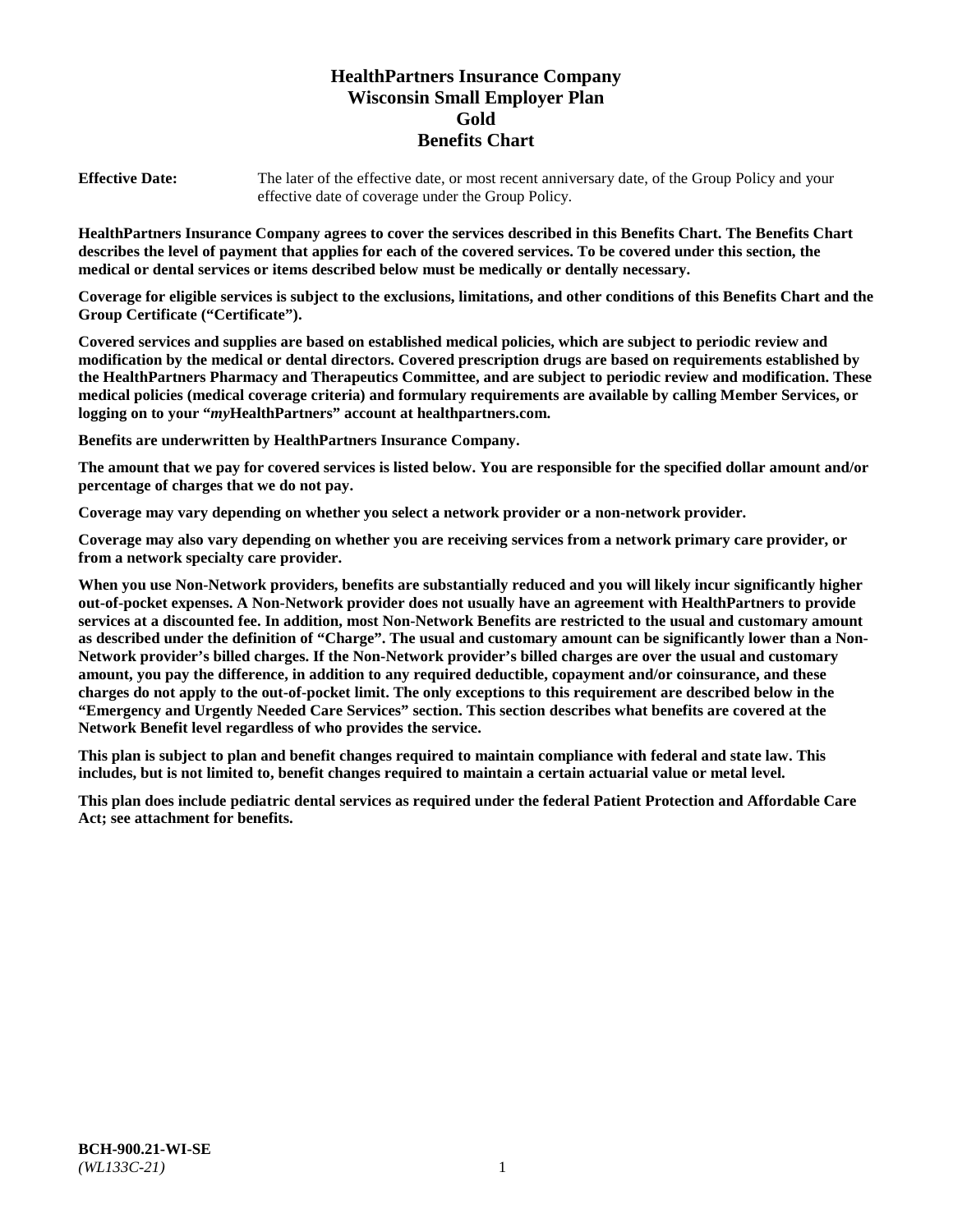# **These definitions apply to this Benefits Chart. They also apply to the Certificate.**

| <b>Biosimilar Drug:</b> | A prescription drug, approved by the Food and Drug Administration (FDA), that the FDA has<br>determined is biosimilar to and interchangeable with a biological brand name drug. Biosimilar<br>drugs are not considered generic drugs and are not covered under the generic drug benefit.                                                                                                                                                                                                                                                                                                                                                     |
|-------------------------|----------------------------------------------------------------------------------------------------------------------------------------------------------------------------------------------------------------------------------------------------------------------------------------------------------------------------------------------------------------------------------------------------------------------------------------------------------------------------------------------------------------------------------------------------------------------------------------------------------------------------------------------|
| <b>Brand Name Drug:</b> | A prescription drug, approved by the Food and Drug Administration (FDA), that is manufactured,<br>sold, or licensed for sale under a trademark by the pharmaceutical company that originally<br>researched and developed the drug. Brand name drugs have the same active-ingredient formula as<br>the generic version of the drug. However, generic drugs are manufactured and sold by other drug<br>manufacturers and are generally not available until after the patent on the brand name drug has<br>expired. A few brand name drugs may be covered at the generic drug benefit level if this is<br>indicated on the formulary.           |
| <b>Calendar Year</b>    | This is the 12-month period beginning 12:01 A.M. Central Time, on January 1, and ending 12:00<br>A.M. Central Time of the next following December 31.                                                                                                                                                                                                                                                                                                                                                                                                                                                                                        |
| <b>Charge:</b>          | For covered services delivered by a network provider, this is the provider's discounted fee for a<br>given medical/surgical service, procedure or item.                                                                                                                                                                                                                                                                                                                                                                                                                                                                                      |
|                         | For covered services delivered by non-network providers, a contracted rate may apply if such<br>arrangement is available to HealthPartners.                                                                                                                                                                                                                                                                                                                                                                                                                                                                                                  |
|                         | For the usual and customary charge for covered services delivered by non-network providers, our<br>payment is calculated using one of the following options to be determined at HealthPartners'<br>discretion: 1) a percentage of the Medicare fee schedule; 2) a comparable schedule if the service is<br>not on the Medicare fee schedule; or 3) a commercially reasonable rate for such service.                                                                                                                                                                                                                                          |
|                         | The usual and customary charge is the maximum amount allowed that we consider in the<br>calculation of the payment of charges incurred for certain covered services. You must pay for any<br>charges above the usual and customary charge, and they do not apply to the out-of-pocket limit.                                                                                                                                                                                                                                                                                                                                                 |
|                         | A charge is incurred for covered ambulatory medical and surgical services, on the date the service<br>or item is provided. A charge is incurred for covered inpatient services, on the date of admission to<br>a hospital. To be covered, a charge must be incurred on or after your effective date and on or<br>before the termination date.                                                                                                                                                                                                                                                                                                |
| Copayment/Coinsurance:  | The specified dollar amount, or percentage, of charges incurred for covered services, which we do<br>not pay, but which you must pay, each time you receive certain medical services, procedures or<br>items. Our payment for those covered services or items begins after the copayment or coinsurance<br>is satisfied. Covered services or items requiring a copayment or coinsurance are specified in this<br>Benefits Chart.                                                                                                                                                                                                             |
|                         | For services provided by a network provider:<br>An amount which is listed as a flat dollar copayment is applied to a network provider's discounted<br>charge for a given service. However, if the network provider's discounted charge for a service or<br>item is less than the flat dollar copayment, you will pay the network provider's discounted charge.<br>An amount which is listed as a percentage of charges or coinsurance is based on the network<br>provider's discounted charges, calculated at the time the claim is processed, which may include an<br>agreed upon fee schedule rate for case rate or withhold arrangements. |
|                         | For services provided by a non-network provider:<br>Any copayment or coinsurance is applied to the lesser of the provider's charges or the usual and<br>customary charge for a service.                                                                                                                                                                                                                                                                                                                                                                                                                                                      |
|                         | A copayment or coinsurance is due at the time a service is provided, or when billed by the<br>provider. The copayment or coinsurance applicable for a scheduled visit with a HealthPartners<br>network provider will be collected for each visit, late cancellation and failed appointment.                                                                                                                                                                                                                                                                                                                                                  |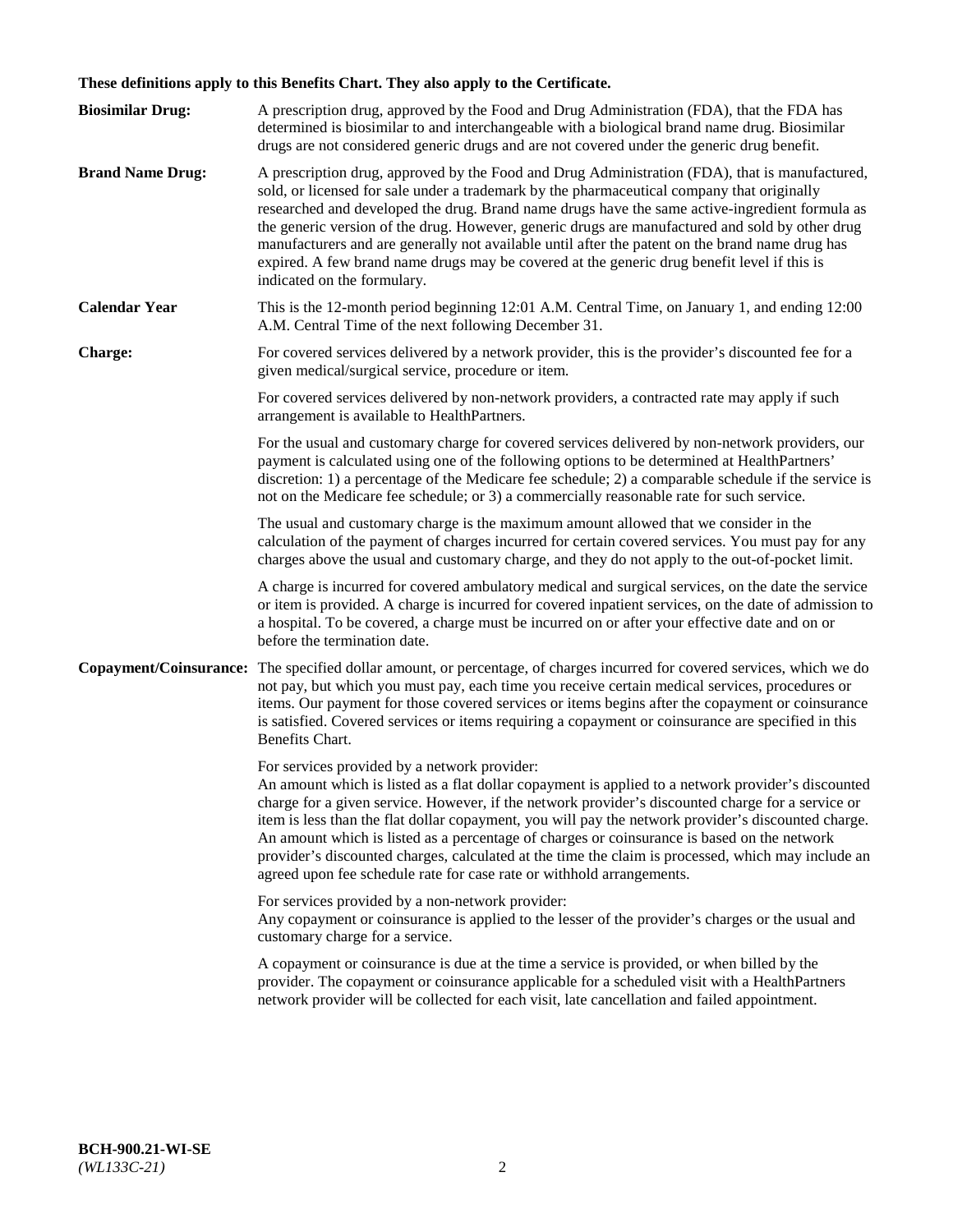| Deductible:                                | The specified dollar amount of charges incurred for covered services, which we do not pay, but an<br>enrollee or a family has to pay first in a calendar year. Our payment for those services or items<br>begins after the deductible is satisfied. For network providers, the amount of the charges that apply<br>to the deductible are based on the network provider's discounted charges, calculated at the time<br>the claim is processed, which may include an agreed upon fee schedule rate for case rate or<br>withhold arrangements. For non-network providers, the amount of charges that apply to the<br>deductible are the lesser of the provider's charges or the usual and customary charge for a service. |
|--------------------------------------------|-------------------------------------------------------------------------------------------------------------------------------------------------------------------------------------------------------------------------------------------------------------------------------------------------------------------------------------------------------------------------------------------------------------------------------------------------------------------------------------------------------------------------------------------------------------------------------------------------------------------------------------------------------------------------------------------------------------------------|
|                                            | Any amounts paid or reimbursed by a third party, including but not limited to: point of service<br>rebates, manufacturer coupons, manufacturer debits cards or other forms of direct reimbursement<br>to an Insured for a product or service, will not apply toward your deductible, to the extent<br>permitted under state and federal law.                                                                                                                                                                                                                                                                                                                                                                            |
|                                            | Your plan has an embedded deductible. This means once an Insured meets the individual<br>deductible, the plan begins paying benefits for that person. If two or more members of the family<br>meet the family deductible, the plan begins paying benefits for all members of the family,<br>regardless of whether each Insured has met the individual deductible. However, an Insured may<br>not contribute more than the individual deductible toward the family deductible.                                                                                                                                                                                                                                           |
|                                            | All services are subject to the deductible unless otherwise indicated below in this Benefits Chart.                                                                                                                                                                                                                                                                                                                                                                                                                                                                                                                                                                                                                     |
| Formulary:                                 | This is a current list, which may be revised from time to time, of prescription drugs, medications,<br>equipment and supplies covered by us as indicated in this Benefits Chart which are covered at the<br>highest benefit level. Some drugs on the formulary may require prior authorization to be covered<br>as formulary drugs. The formulary, and information on drugs that require prior authorization, are<br>available by calling Member Services, or logging on to your "myHealthPartners" account at<br>healthpartners.com.                                                                                                                                                                                   |
| <b>Generic Drug:</b>                       | A prescription drug, approved by the Food and Drug Administration (FDA), that the FDA has<br>determined is comparable to a brand name drug product in dosage form, strength, route of<br>administration, quality, intended use and documented bioequivalence. Generally, generic drugs<br>cost less than brand name drugs. Some brand name drugs may be covered at the generic drug<br>benefit level if this is indicated on the formulary.                                                                                                                                                                                                                                                                             |
| <b>Lifetime Maximum</b><br><b>Benefit:</b> | The specified coverage limit actually paid by us for services and/or charges incurred by you for any<br>given procedure or diagnosis. Payment of benefits under this Benefits Chart ceases when that lifetime<br>maximum benefit is reached. You have to pay for any subsequent charges.                                                                                                                                                                                                                                                                                                                                                                                                                                |
| <b>Non-Formulary Drug:</b>                 | This is a prescription drug, approved by the Food and Drug Administration (FDA), that is not on<br>the formulary, is medically necessary and is not investigative or experimental or otherwise<br>excluded under the Certificate.                                                                                                                                                                                                                                                                                                                                                                                                                                                                                       |
|                                            | Out-of-Pocket Expenses: You pay the specified copayments/coinsurance and deductibles applicable for particular services,<br>subject to the out-of-pocket limit described below. These amounts are in addition to the monthly<br>premium payments.                                                                                                                                                                                                                                                                                                                                                                                                                                                                       |
| <b>Out-of-Pocket Limit:</b>                | You pay the copayments/coinsurance and deductibles for covered services, to the individual or<br>family out-of-pocket limit. Thereafter we cover 100% of the charges incurred for all other covered<br>services, for the rest of the calendar year. You pay amounts greater than the out-of-pocket limit if<br>you exceed any lifetime maximum benefit or any visit or day limits.                                                                                                                                                                                                                                                                                                                                      |
|                                            | Non-Network Benefits above the usual and customary charge (see definition of charge above) do<br>not apply to the out-of-pocket limit.                                                                                                                                                                                                                                                                                                                                                                                                                                                                                                                                                                                  |
|                                            | Non-Network Benefits for transplant surgery do not apply to the out-of-pocket limit.                                                                                                                                                                                                                                                                                                                                                                                                                                                                                                                                                                                                                                    |
|                                            | Any amounts paid or reimbursed by a third party, including but not limited to: point of service<br>rebates, manufacturer coupons, manufacturer debit cards or other forms of direct reimbursement to<br>an Insured for a product or service, will not apply as an out-of-pocket expense, to the extent<br>permitted under state and federal law.                                                                                                                                                                                                                                                                                                                                                                        |
|                                            | You are responsible to keep track of the out-of-pocket expenses. Contact Member Services for<br>assistance in determining the amount paid by the enrollee for specific eligible services received.<br>Claims for reimbursement under the out-of-pocket limit provisions are subject to the same time<br>limits and provisions described under the "Claims Provisions" section of the Certificate.                                                                                                                                                                                                                                                                                                                       |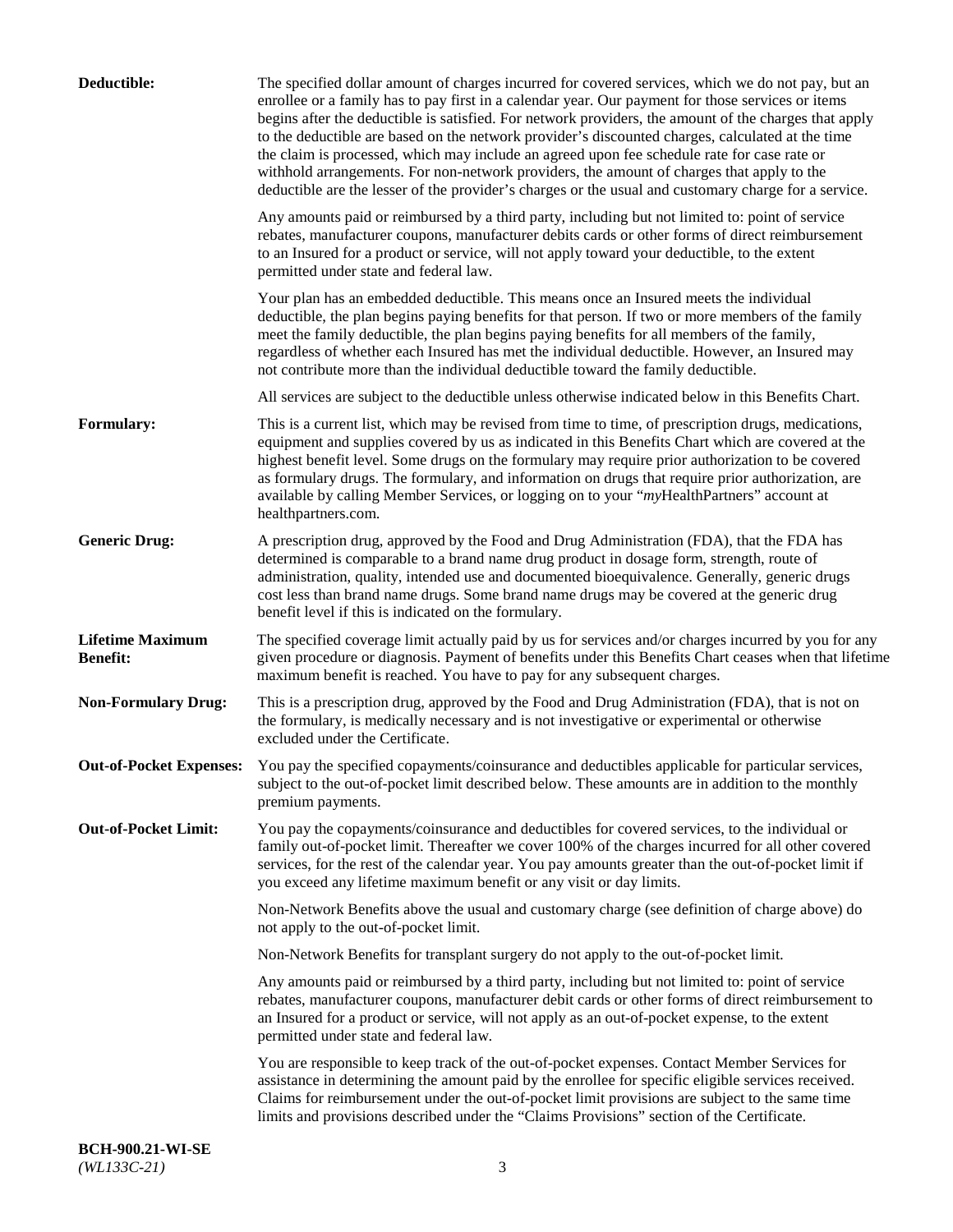|                             | Primary Care Providers: These are providers in the following categories: Family Practice, General Practice, Internal<br>Medicine, Pediatrics, Adolescent Medicine, Adult Medicine and Geriatrics.                                                                                                                                                                                                                                                                                                                                     |
|-----------------------------|---------------------------------------------------------------------------------------------------------------------------------------------------------------------------------------------------------------------------------------------------------------------------------------------------------------------------------------------------------------------------------------------------------------------------------------------------------------------------------------------------------------------------------------|
|                             | <b>Specialty Care Providers:</b> These are providers who are not in the following categories: Family Practice, General Practice,<br>Internal Medicine, Pediatrics, Adolescent Medicine, Adult Medicine and Geriatrics.                                                                                                                                                                                                                                                                                                                |
| <b>Specialty Drug List:</b> | This is a current list, which may be revised from time to time, of prescription drugs, medications,<br>equipment and supplies, which are typically bio-pharmaceuticals. The purpose of a specialty drug<br>list is to facilitate enhanced monitoring of complex therapies used to treat specific conditions.<br>Specialty drugs are covered by us as indicated in this Benefits Chart. The specialty drug list is<br>available by calling Member Services, or logging on to your "myHealthPartners" account at<br>healthpartners.com. |
| virtuwell:                  | This is an online service that you may use to receive a diagnosis and treatment for certain routine<br>conditions, such as a cold and flu, ear pain and sinus infections. You may access the virtuwell<br>website at virtuwell.com.                                                                                                                                                                                                                                                                                                   |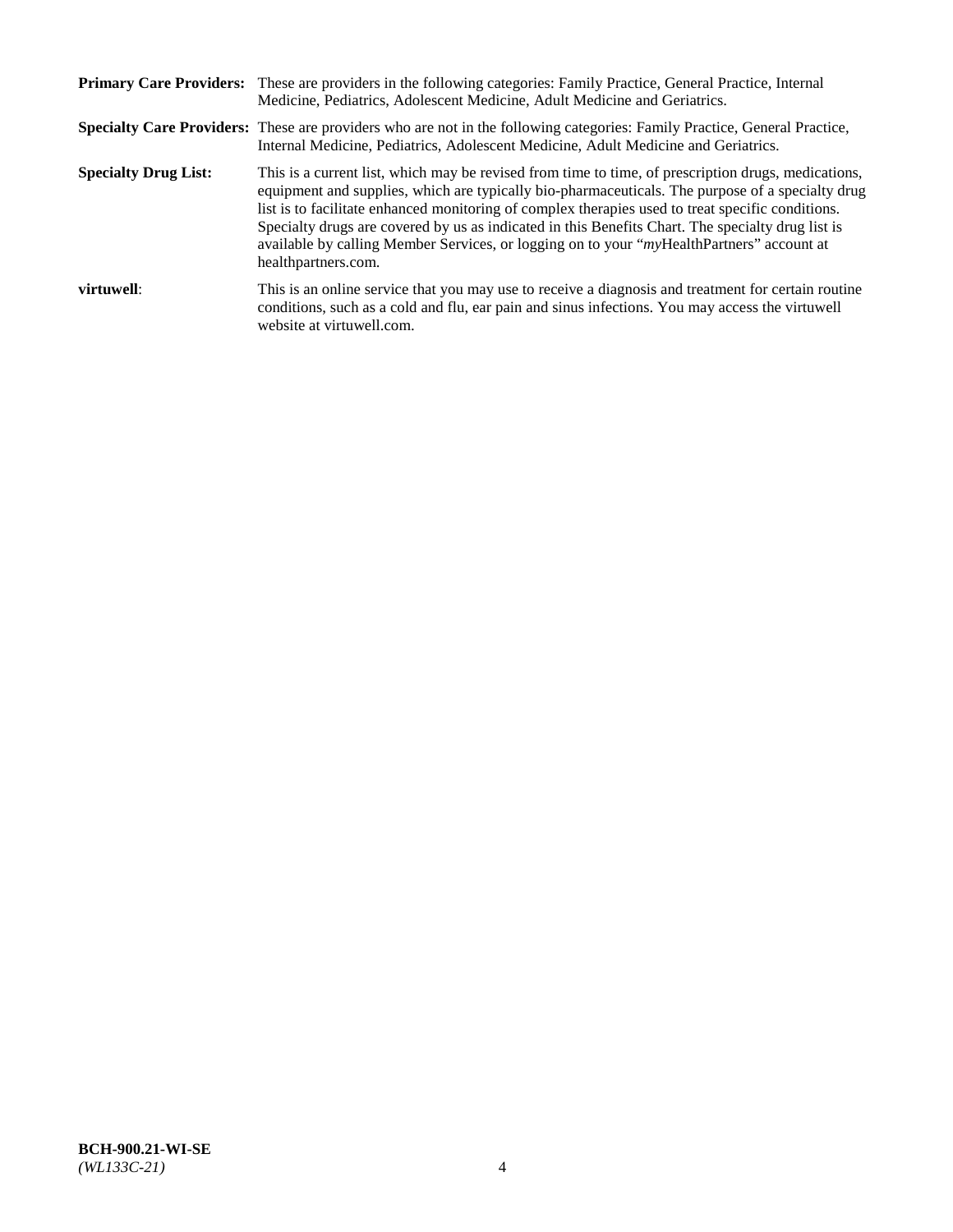# **DEDUCTIBLES AND OUT-OF-POCKET LIMITS**

#### **Individual Calendar Year Deductible**

| <b>Network Benefits</b> | <b>Non-Network Benefits</b> |
|-------------------------|-----------------------------|
| \$2,000                 | \$10,000                    |

#### **Family Calendar Year Deductible**

| <b>Network Benefits</b> | <b>Non-Network Benefits</b> |
|-------------------------|-----------------------------|
| \$6,000                 | \$20,000                    |

Separate deductibles must be satisfied under the Network Benefits and Non-Network Benefits.

Your plan has an embedded deductible. This means once an Insured meets the individual deductible, the plan begins paying benefits for that person. If two or more members of the family meet the family deductible, the plan begins paying benefits for all members of the family, regardless of whether each Insured has met the individual deductible. However, an Insured may not contribute more than the individual deductible toward the family deductible.

Any amounts paid or reimbursed by a third party, including but not limited to: point of service rebates, manufacturer coupons, manufacturer debits cards or other forms of direct reimbursement to an Insured for a product or service, will not apply toward your deductible, to the extent permitted under state and federal law.

# **Individual Calendar Year Out-of-Pocket Limit**

| <b>Network Benefits</b> | <b>Non-Network Benefits</b> |
|-------------------------|-----------------------------|
| \$6,300                 | \$30,000                    |

### **Family Calendar Year Out-of-Pocket Limit**

| <b>Network Benefits</b> | <b>Non-Network Benefits</b> |
|-------------------------|-----------------------------|
| \$12,600                | \$60,000                    |

Separate Out-of-Pocket Limits must be satisfied under Network Benefits and Non-Network Benefits.

Non-Network Benefits above the usual and customary charge will not apply to the individual or family Out-of-Pocket Limit.

Non-Network Benefits for transplant surgery do not apply to the Out-of-Pocket Limit.

Any amounts paid or reimbursed by a third party, including but not limited to: point of service rebates, manufacturer coupons, manufacturer debit cards or other forms of direct reimbursement to an Insured for a product or service, will not apply as an out-of-pocket expense, to the extent permitted under state and federal law.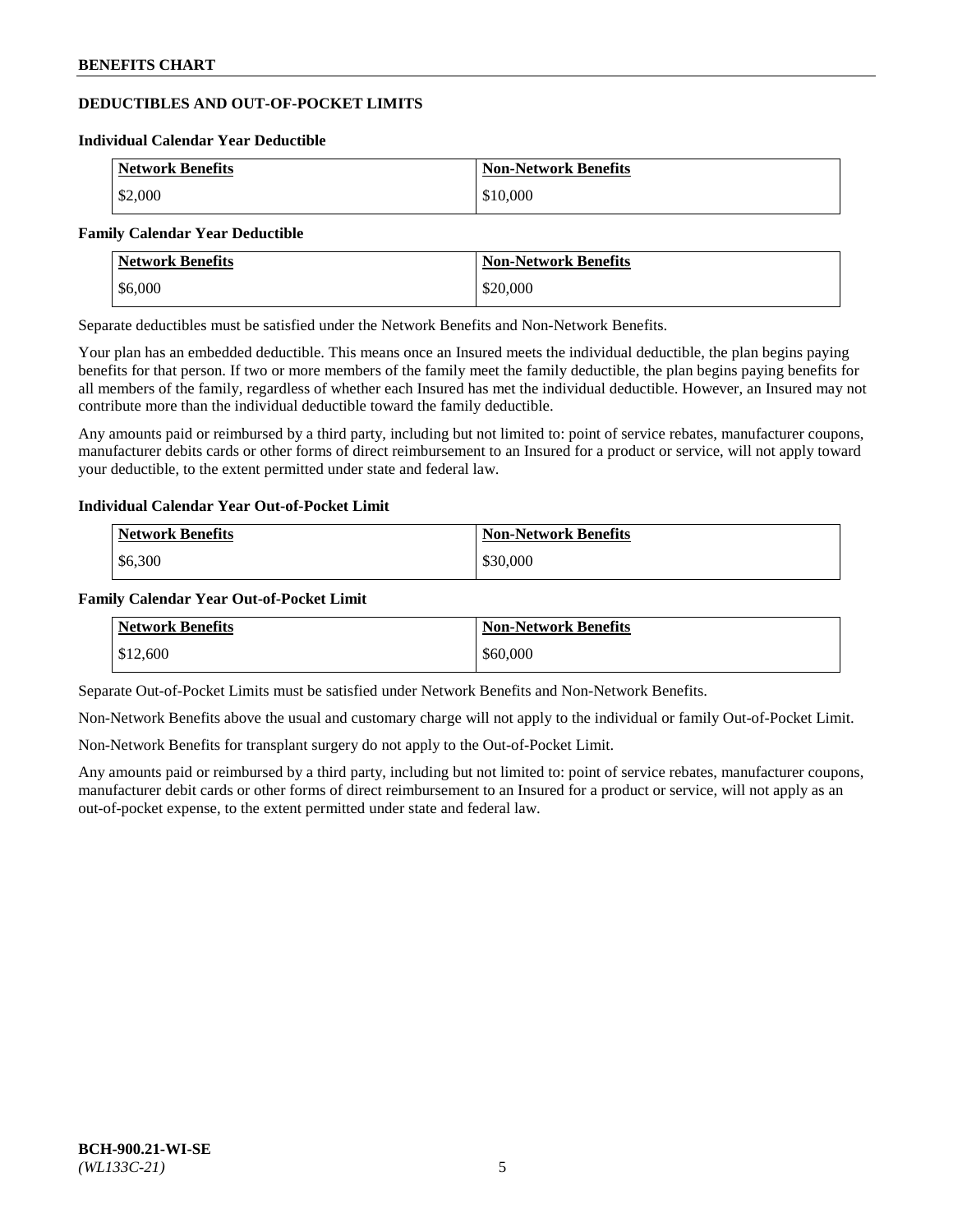# **AMBULANCE AND MEDICAL TRANSPORTATION**

### **Covered Services:**

We cover ambulance and medical transportation for medical emergencies and as shown below.

We also cover medically necessary, non-emergency transportation if it meets our medical coverage criteria. Covered services and supplies are based on established medical policies, which are subject to periodic review and modification by the medical directors. These medical policies (medical coverage criteria) and applicable prior authorization requirements are available by calling Member Services, or logging on to your "*my*HealthPartners" account a[t healthpartners.com.](https://www.healthpartners.com/hp/index.html)

### **Ambulance and Medical Transportation (other than non-emergency fixed wing air ambulance transportation)**

| <b>Network Benefits</b>      | <b>Non-Network Benefits</b> |
|------------------------------|-----------------------------|
| 70% of the charges incurred. | See Network Benefits.       |

### **Non-Emergency Fixed Wing Air Ambulance Transportation**

| <b>Network Benefits</b>      | <b>Non-Network Benefits</b>  |
|------------------------------|------------------------------|
| 70% of the charges incurred. | 50% of the charges incurred. |

### **Not Covered:**

See "Services Not Covered" in the Certificate.

# **AUTISM TREATMENT**

### **Covered Services:**

Your network provider will coordinate the prior authorization process for any autism treatment services. You may call Member Services at 952-883-5000 or toll-free at 1-800-883-2177 if you have any questions or concerns regarding the authorization process.

Please call Member Services at 952-883-5000 or toll-free at 1-800-883-2177 to request authorization for autism treatment services from a non-network provider.

We cover prior authorized evidence-based intensive-level and nonintensive-level treatment of autism spectrum disorders (autism disorder, Asperger's syndrome or pervasive development disorder not otherwise specified).

Covered services are based on established medical policies, which are subject to periodic review and modification by the medical or dental directors. These medical policies (medical coverage criteria) are available by calling Member Services, or logging on to your "*my*HealthPartners" account at [healthpartners.com.](https://www.healthpartners.com/hp/index.html)

**Intensive-Level Services** for children diagnosed with autism spectrum disorders. Intensive-level services must begin on or after two years of age and end before nine years of age. Intensive-level services, on average, are services provided for more than 20 hours of treatment per week. (The average number of hours a week is calculated over a six-month period.)

| <b>Network Benefits</b>                                                                                                                              | <b>Non-Network Benefits</b>                                              |
|------------------------------------------------------------------------------------------------------------------------------------------------------|--------------------------------------------------------------------------|
| 100% of the charges incurred, subject to a<br>copayment of \$30 per visit.<br>Deductible does not apply.<br>Limited to 235 visits per calendar year. | 50% of the charges incurred.<br>Limited to 235 visits per calendar year. |

The maximum number of visits is combined for Network Benefits and Non-Network Benefits.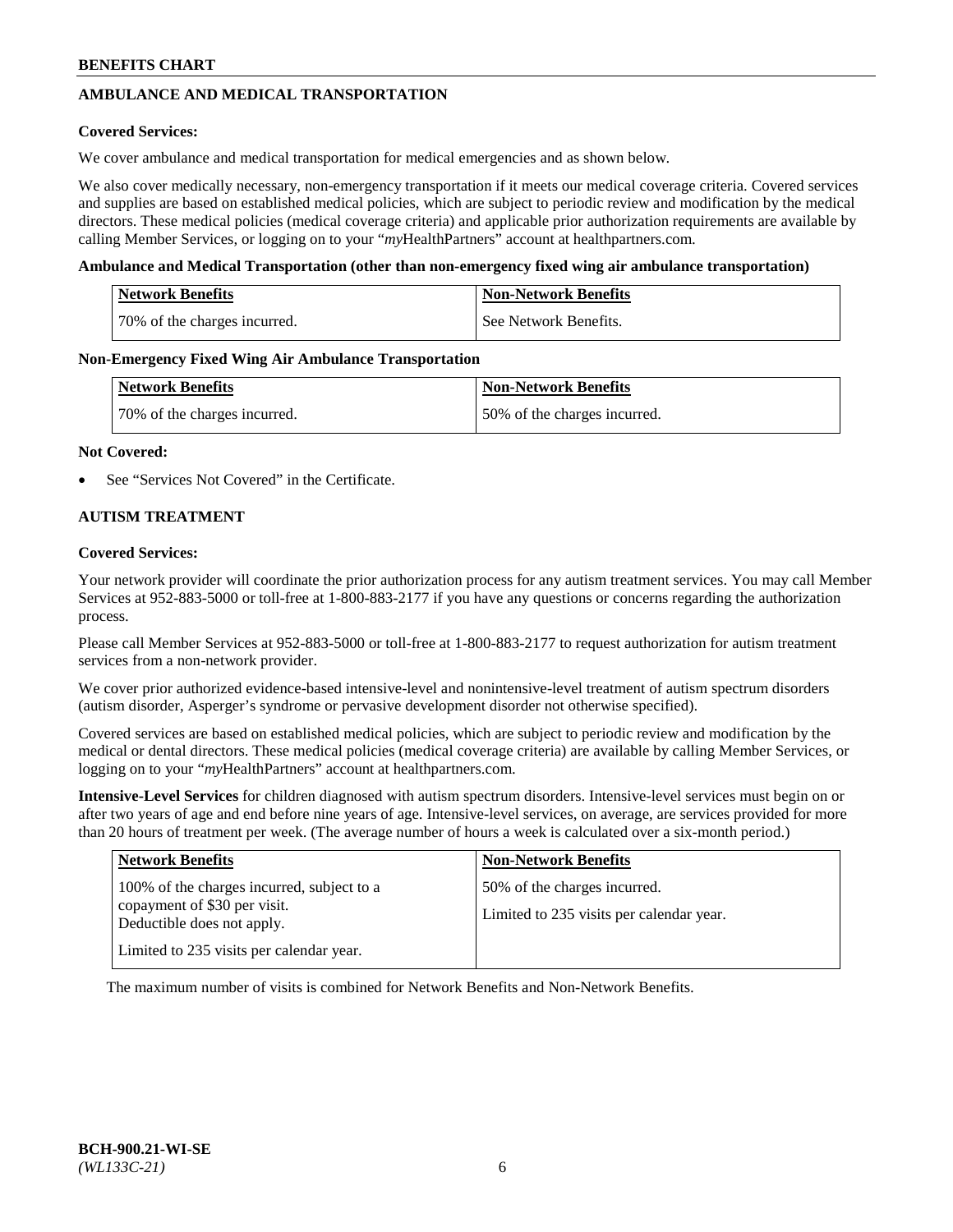# **Intensive-Level Services Lifetime Maximum Benefit**

| <b>Network Benefits</b>                               | <b>Non-Network Benefits</b>                           |
|-------------------------------------------------------|-------------------------------------------------------|
| 4 years of cumulative services under this plan or any | 4 years of cumulative services under this plan or any |
| other plan.                                           | other plan.                                           |

The Lifetime Maximum Benefit is combined for Network Benefits and Non-Network Benefits.

### **Nonintensive-Level Services** for Insureds diagnosed with autism spectrum disorders

| <b>Network Benefits</b>                                                                                                                              | <b>Non-Network Benefits</b>                                              |
|------------------------------------------------------------------------------------------------------------------------------------------------------|--------------------------------------------------------------------------|
| 100% of the charges incurred, subject to a<br>copayment of \$30 per visit.<br>Deductible does not apply.<br>Limited to 120 visits per calendar year. | 50% of the charges incurred.<br>Limited to 120 visits per calendar year. |

The maximum number of visits is combined for Network Benefits and Non-Network Benefits.

### **Not Covered:**

See "Services Not Covered" in the Certificate.

# **BEHAVIORAL HEALTH SERVICES**

#### **Covered Services:**

Covered services are based on established medical policies, which are subject to periodic review and modification by the medical directors. These medical policies (medical coverage criteria) are available by calling Member Services, or logging on to your "*my*HealthPartners" account at [healthpartners.com.](https://www.healthpartners.com/hp/index.html)

**Transitional Treatment Services.** These are services for the treatment of nervous or mental disorders, alcoholism or other drug abuse problems which are provided to an Insured in a less restrictive manner than are inpatient hospital services but in a more intensive manner than are outpatient services. Transitional treatment services are services offered by a provider, and certified by the Wisconsin Department of Health Services for each of the following (except the last bulleted item):

- Mental health services for covered adults in a day treatment program.
- Mental health services for covered children in a day hospital treatment program.
- Services for persons with chronic mental illness provided through a community support program.
- Residential treatment programs for alcohol and/or drug dependent covered persons.
- Alcohol and Other Drug Abuse (AODA) services in, a day treatment program.
- Services for persons who are experiencing a mental health crisis or who are in a situation likely to turn into a mental health crisis if support is not provided.
- Intensive outpatient programs for the treatment of psychoactive substance use disorders provided in accordance with the patient placement criteria of the American Society of Addiction Medicine.

#### **Mental Health Services**

We cover services for mental health diagnoses as described in the Diagnostic and Statistical Manual of Mental Disorders – Fifth Edition (DSM 5) (most recent edition) that lead to significant disruption of function in your life.

We provide coverage for mental health treatment ordered by a Wisconsin court under a valid court order that is issued on the basis of a behavioral care evaluation performed by a licensed psychiatrist or doctoral level licensed psychologist, which includes a diagnosis and an individual treatment plan for care in the most appropriate, least restrictive environment. We must be given a copy of the court order and the behavioral care evaluation, and the service must be a covered benefit under this plan, and the service must be provided by a network provider, or other provider as required by law.

**Outpatient Services:** We cover medically necessary outpatient professional mental health services for evaluation, crisis intervention, and treatment of mental health disorders.

A comprehensive diagnostic assessment will be made of each patient as the basis for a determination by a mental health professional, concerning the appropriate treatment and the extent of services required.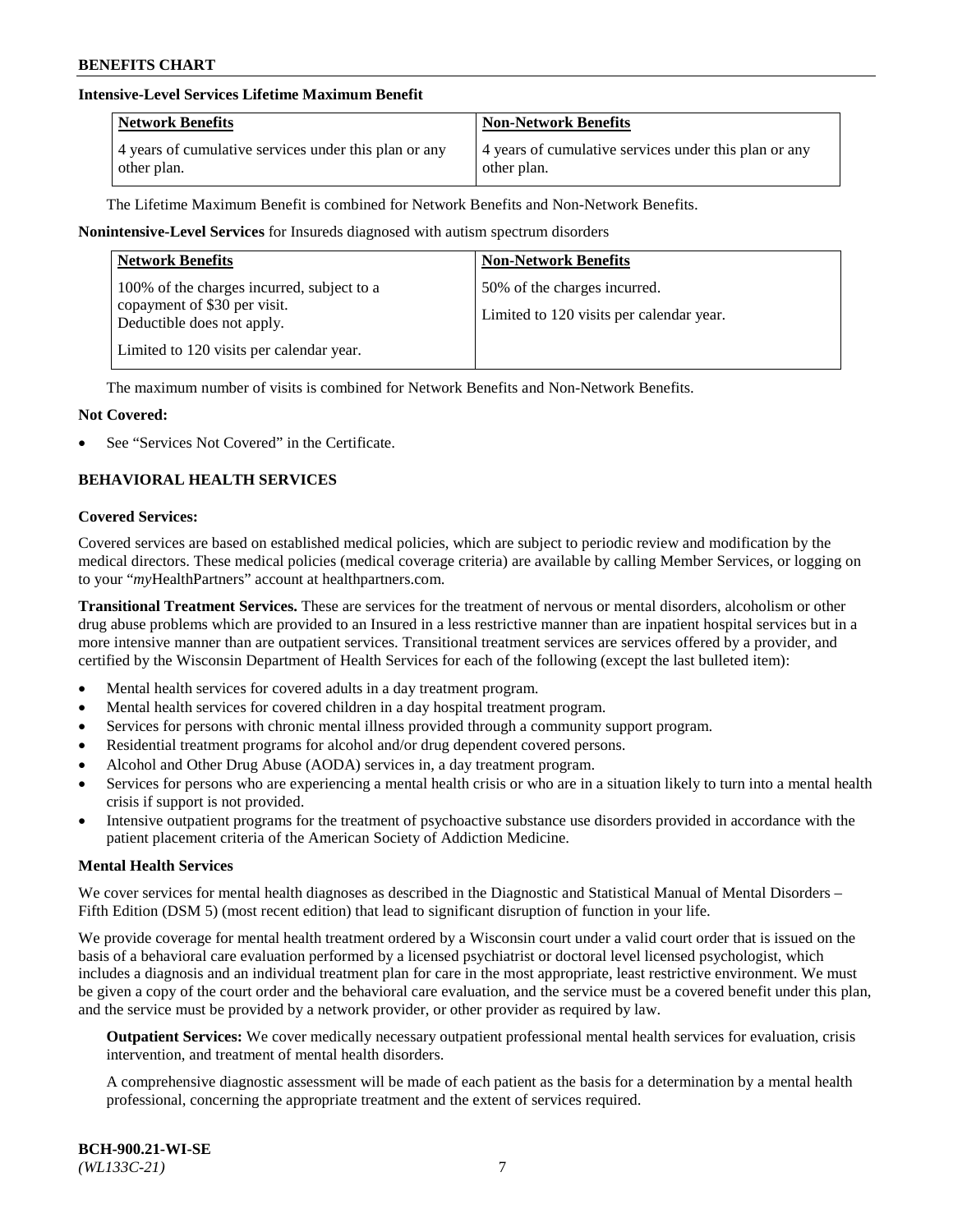Outpatient services we cover for a diagnosed mental health condition include the following:

- Individual, group, family and multi-family therapy.
- Medication management provided by a physician, certified nurse practitioner, or physician's assistant.
- Psychological testing services for the purposes of determining the differential diagnoses and treatment planning for patients currently receiving behavioral health services.
- Partial hospitalization services in a licensed hospital or community mental health center.
- Psychotherapy and nursing services provided in the home if authorized by us.
- Treatment of gender dysphoria that meets medical coverage criteria.

| <b>Network Benefits</b>                                                                                                                                                                                                                           | <b>Non-Network Benefits</b>  |
|---------------------------------------------------------------------------------------------------------------------------------------------------------------------------------------------------------------------------------------------------|------------------------------|
| 100% of the charges incurred, subject to a<br>copayment of \$30 per visit.<br>Deductible does not apply.<br>For family therapy, only one copayment will be<br>charged, regardless of the number of Insureds primarily<br>involved in the therapy. | 50% of the charges incurred. |

# **Group Therapy**

| <b>Network Benefits</b>                                                                                  | <b>Non-Network Benefits</b>  |
|----------------------------------------------------------------------------------------------------------|------------------------------|
| 100% of the charges incurred, subject to a<br>copayment of \$15 per visit.<br>Deductible does not apply. | 50% of the charges incurred. |

**Inpatient Services:** We cover medically necessary inpatient services in a hospital or licensed residential treatment facility and professional services for treatment of mental health disorders. Medical stabilization is covered under inpatient hospital services in the "Hospital and Skilled Nursing Facility Services" section.

We cover residential care for the treatment of eating disorders in a licensed facility, as an alternative to inpatient care, when it is medically necessary and your physician obtains authorization from us.

| Network Benefits             | <b>Non-Network Benefits</b>   |
|------------------------------|-------------------------------|
| 70% of the charges incurred. | 150% of the charges incurred. |

**Transitional Treatment Services:** We cover transitional treatment services described above for treatment of mental and nervous disorders.

| Network Benefits                                                                                         | <b>Non-Network Benefits</b>  |
|----------------------------------------------------------------------------------------------------------|------------------------------|
| 100% of the charges incurred, subject to a<br>copayment of \$30 per visit.<br>Deductible does not apply. | 50% of the charges incurred. |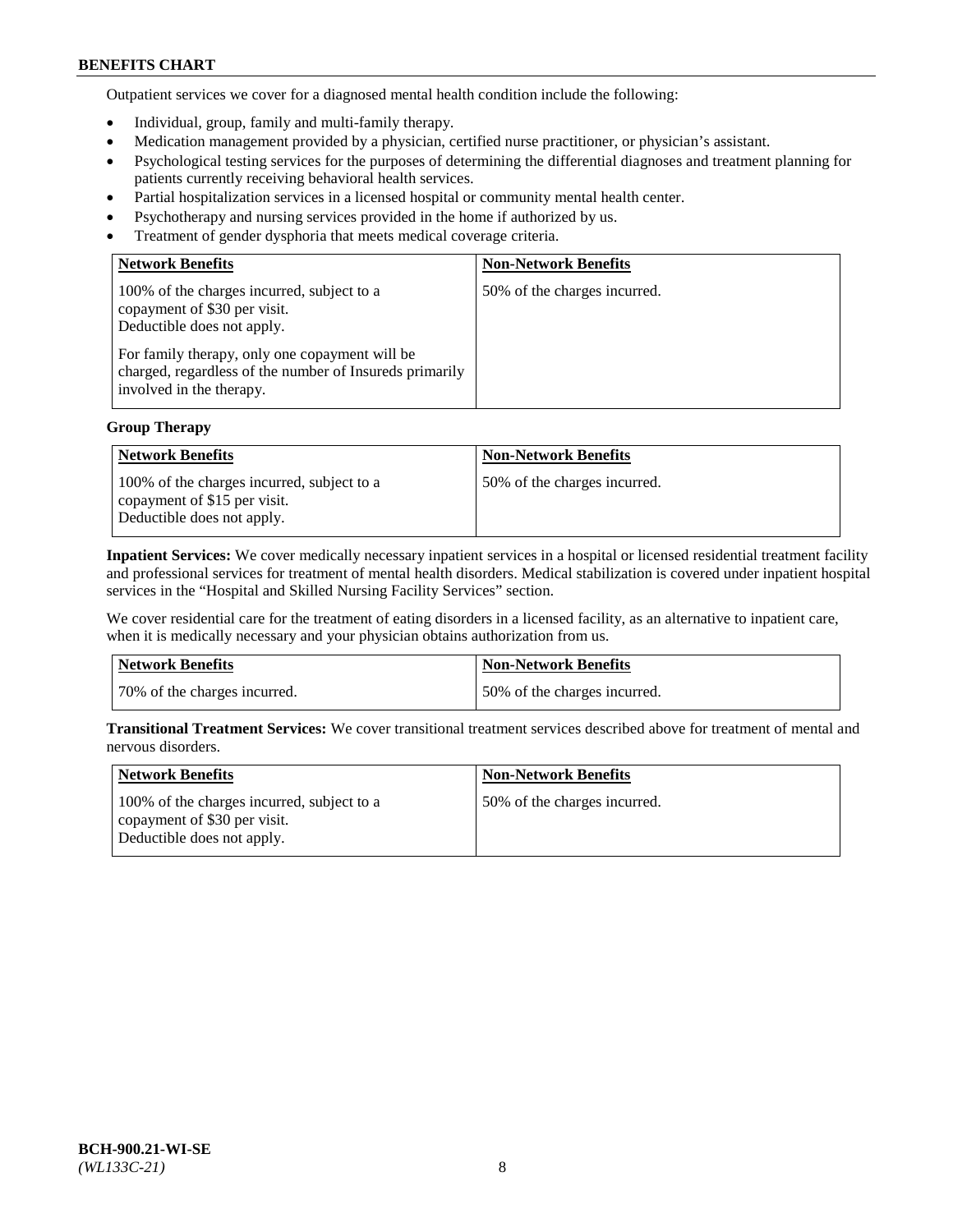# **Substance Abuse Treatment Services**

We cover medically necessary services for assessments by a licensed alcohol and drug counselor and treatment of Substance Related Disorders as defined in the latest edition of the DSM 5.

**Outpatient Services:** We cover medically necessary outpatient professional services for diagnosis and treatment of alcoholism and other drug abuse problems. Substance abuse treatment services must be provided by a program licensed by the local Department of Health Services. Outpatient services we cover for a diagnosed substance abuse disorder include the following:

- Individual, group, family, and multi-family therapy provided in an office setting.
- We cover opiate replacement therapy including methadone and buprenorphine treatment.

| <b>Network Benefits</b>                                                                                  | <b>Non-Network Benefits</b>  |
|----------------------------------------------------------------------------------------------------------|------------------------------|
| 100% of the charges incurred, subject to a<br>copayment of \$30 per visit.<br>Deductible does not apply. | 50% of the charges incurred. |

**Inpatient Services:** We cover medically necessary inpatient services in a hospital or a licensed residential primary treatment center.

We cover services provided in a hospital that is licensed by the local state and accredited by Medicare.

**Detoxification Services.** We cover detoxification services in a hospital or community detoxification facility if it is licensed by the local Department of Health Services.

| <b>Network Benefits</b>      | <b>Non-Network Benefits</b>  |
|------------------------------|------------------------------|
| 70% of the charges incurred. | 50% of the charges incurred. |

**Transitional Treatment Services:** We cover transitional treatment services described above for treatment of alcoholism or other drug abuse problems.

| <b>Network Benefits</b>                                                                                  | <b>Non-Network Benefits</b>  |
|----------------------------------------------------------------------------------------------------------|------------------------------|
| 100% of the charges incurred, subject to a<br>copayment of \$30 per visit.<br>Deductible does not apply. | 50% of the charges incurred. |

**Additional Mental Health and Substance Abuse Treatment Benefits for a Dependent Child Who is a Student:** If a dependent child is a student in a school and that school is located in Wisconsin, but outside of our service area, we cover services as required under Wisconsin Statute 609.655.

| Network Benefits                                                                                         | <b>Non-Network Benefits</b>  |
|----------------------------------------------------------------------------------------------------------|------------------------------|
| 100% of the charges incurred, subject to a<br>copayment of \$30 per visit.<br>Deductible does not apply. | 50% of the charges incurred. |

# **Not Covered:**

See "Services Not Covered" in the Certificate.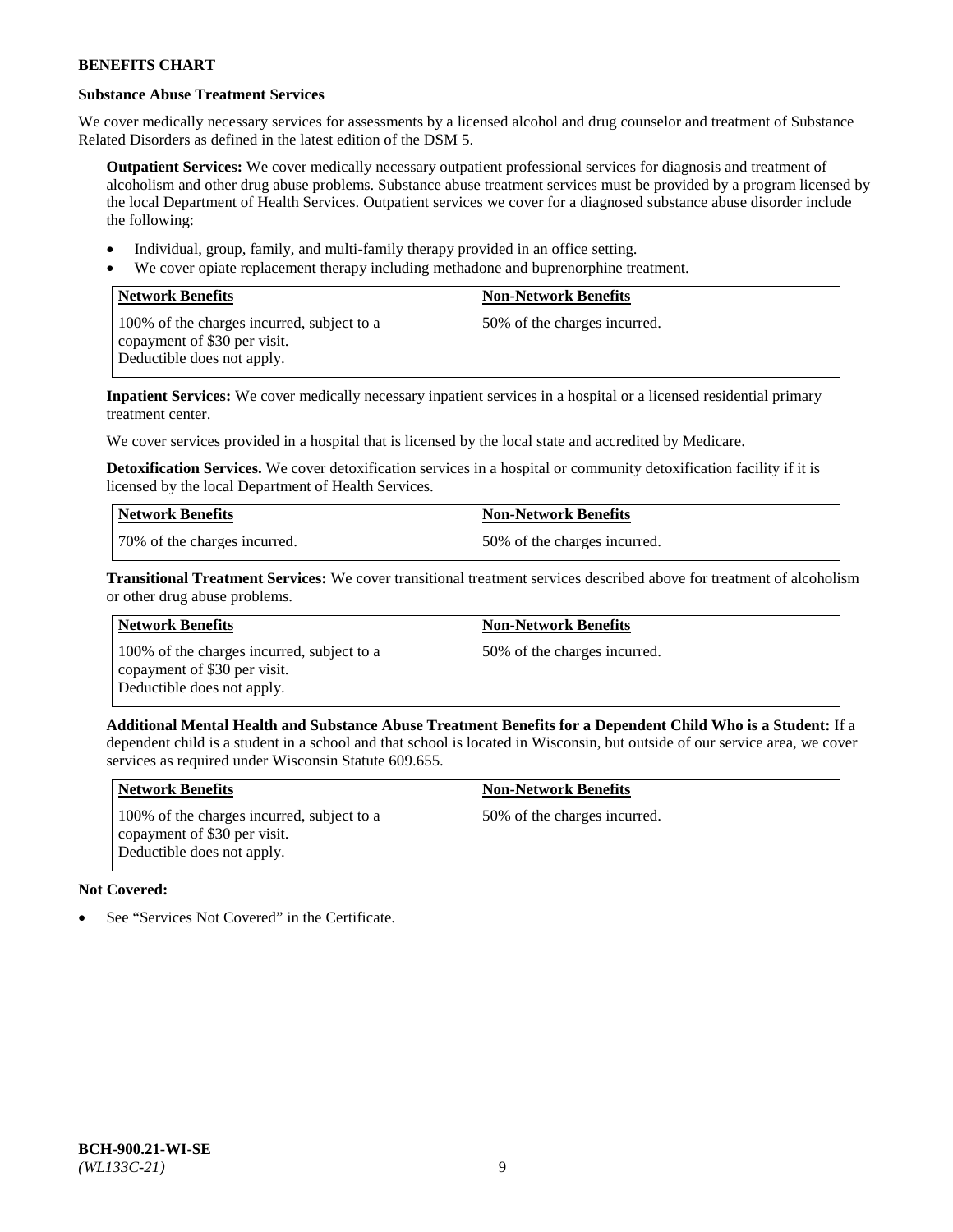# **CHIROPRACTIC SERVICES**

# **Covered Services:**

We cover chiropractic services for rehabilitative care. Chiropractic services are adjustments to any abnormal articulations of the human body, especially those of the spinal column, for the purpose of giving freedom of action to impinged nerves that may cause pain or deranged function.

Massage therapy which is performed in conjunction with other treatment/modalities by a chiropractor, is part of a prescribed treatment plan and is not billed separately is covered

| <b>Network Benefits</b>                                                                                  | <b>Non-Network Benefits</b>  |
|----------------------------------------------------------------------------------------------------------|------------------------------|
| 100% of the charges incurred, subject to a<br>copayment of \$50 per visit.<br>Deductible does not apply. | 50% of the charges incurred. |

# **Not Covered:**

- Massage therapy for the purpose of comfort or convenience of the Insured.
- See "Services Not Covered" in the Certificate.

# **CLINICAL TRIALS**

# **Covered Services:**

We cover certain routine services if you participate in a Phase I, Phase II, Phase III or Phase IV approved clinical trial that is conducted in relation to the prevention, detection, or treatment of cancer or other life-threatening disease or condition as defined in the Affordable Care Act. Approved clinical trials include (1) federally funded trials when the study or investigation is approved or funded by any of the federal agencies defined in the Public Health Services Act, section 2709 (d) (1) (A); (2) the study or investigation is conducted under an investigational new drug application reviewed by the Food and Drug Administration; and (3) the study or investigation is a drug trial that is exempt from having such an investigational new drug application. We cover routine patient costs for services that would be eligible under the Certificate and this Benefits Chart if the service were provided outside of a clinical trial.

| <b>Network Benefits</b>                                 | <b>Non-Network Benefits</b>                           |
|---------------------------------------------------------|-------------------------------------------------------|
| Coverage level is same as corresponding Network         | Coverage level is same as corresponding               |
| Benefits, depending on type of service provided such as | Non-Network Benefits, depending on type of service    |
| Office Visits for Illness or Injury, Inpatient or       | provided such as Office Visits for Illness or Injury, |
| Outpatient Hospital Services.                           | Inpatient or Outpatient Hospital Services.            |

# **Not Covered:**

- The investigative or experimental item, device or service itself.
- Items or services that are provided solely to satisfy data collection and analysis needs and that are not used in the direct clinical management of the patient.
- A service that is clearly inconsistent with widely accepted and established standards of care for a particular diagnosis.
- See "Services Not Covered" in the Certificate.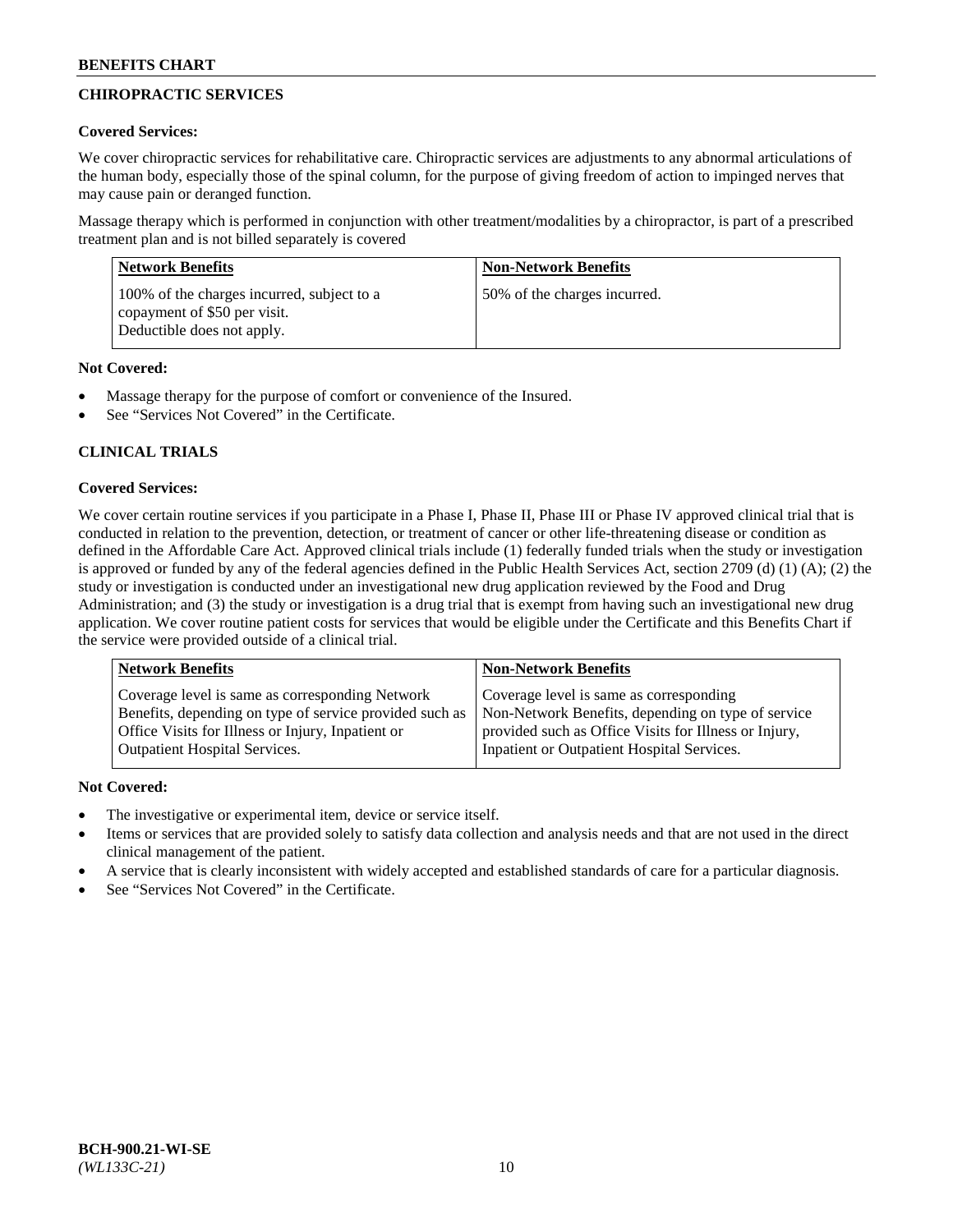# **DENTAL SERVICES**

# **Covered Services:**

We cover services as described below.

**Accidental Dental Services:** We cover dentally necessary services to treat and restore damage done to sound, natural, unrestored teeth as a result of an accidental injury. Coverage is for damage caused by external trauma to face and mouth only, not for cracked or broken teeth, which result from biting or chewing. We cover restorations, root canals, crowns and replacement of teeth lost that are directly related to the accident in which the Insured was involved. We cover initial exam, x-rays and palliative treatment including extractions, and other oral surgical procedures directly related to the accident. Subsequent treatment must be initiated within the policies time-frame and must be directly related to the accident. We do not cover restoration and replacement of teeth that are not "sound and natural" at the time of the accident.

Full mouth rehabilitations to correct occlusion (bite) and malocclusion (misaligned teeth not due to the accident) are not covered.

When an implant-supported dental prosthetic treatment is pursued, the accidental dental benefit will be applied to the prosthetic procedure. Benefits are limited to the amount that would be paid toward the placement of a removable dental prosthetic appliance that could be used in the absence of implant treatment. Care must be provided or pre-authorized by a HealthPartners dentist.

| Network Benefits             | <b>Non-Network Benefits</b>  |
|------------------------------|------------------------------|
| 70% of the charges incurred. | 50% of the charges incurred. |

For all accidental dental services, treatment and/or restoration must be initiated within six months of the date of the injury. Coverage is limited to the initial course of treatment and/or initial restoration. Services must be provided within 24 months of the date of injury to be covered.

# **Medical Referral Dental Services**

**Medically Necessary Outpatient Dental Services:** We cover medically necessary outpatient dental services. Coverage is limited to dental services required for treatment of an underlying medical condition, e.g., removal of teeth to complete radiation treatment for cancer of the jaw, cysts and lesions.

| Network Benefits                                                                                         | <b>Non-Network Benefits</b>  |
|----------------------------------------------------------------------------------------------------------|------------------------------|
| 100% of the charges incurred, subject to a<br>copayment of \$50 per visit.<br>Deductible does not apply. | 50% of the charges incurred. |

**Medically Necessary Hospitalization and Anesthesia for Dental Care:** We cover medically necessary hospitalization for dental care. This is limited to charges incurred by an Insured who: (1) is a child under age 5; (2) is severely disabled; (3) has a medical condition, and requires hospitalization or general anesthesia for dental care treatment; or (4) is a child between ages 5 and 12 and care in dental offices has been attempted unsuccessfully and usual methods of behavior modification have not been successful, or when extensive amounts of restorative care, exceeding four appointments, are required. Coverage is limited to facility and anesthesia charges. Oral surgeon/dentist professional fees are not covered. The following are examples, though not all-inclusive, of medical conditions which may require hospitalization for dental services: severe asthma, severe airway obstruction or hemophilia. Hospitalization required due to the behavior of the Insured or due to the extent of the dental procedure is not covered.

| <b>Network Benefits</b>      | <b>Non-Network Benefits</b>  |
|------------------------------|------------------------------|
| 70% of the charges incurred. | 50% of the charges incurred. |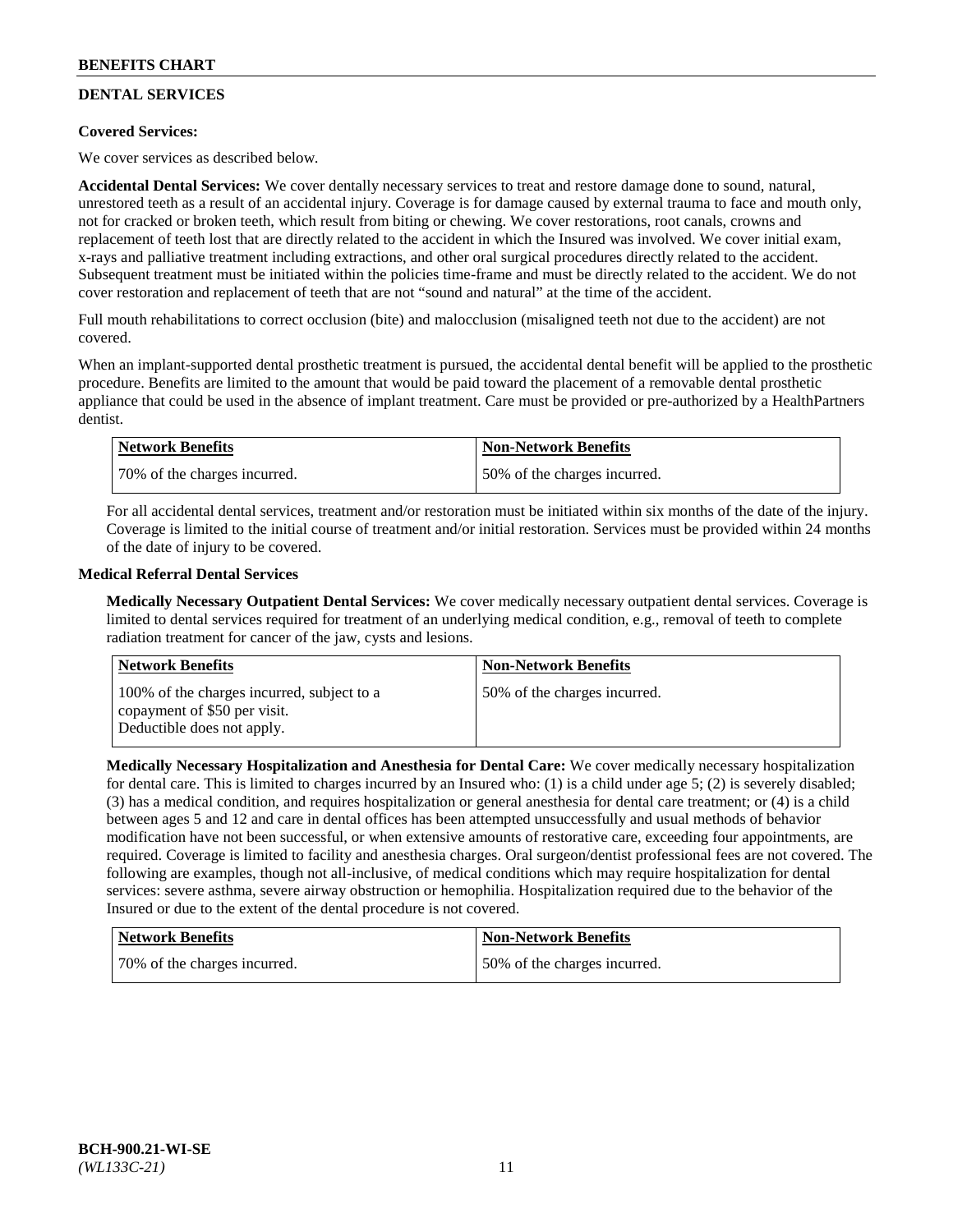**Medical Complications of Dental Care:** We cover medical complications of dental care. Treatment must be medically necessary care and related to medical complications of non-covered dental care, including complications of the head, neck, or substructures.

| <b>Network Benefits</b>                                                                                  | <b>Non-Network Benefits</b>  |
|----------------------------------------------------------------------------------------------------------|------------------------------|
| 100% of the charges incurred, subject to a<br>copayment of \$50 per visit.<br>Deductible does not apply. | 50% of the charges incurred. |

**Oral Surgery:** We cover oral surgery. Coverage is limited to treatment of medical conditions requiring oral surgery, such as treatment of oral neoplasm, non-dental cysts, fracture of the jaws, trauma of the mouth and jaws, and any other oral surgery procedures provided as medically necessary dental services.

| <b>Network Benefits</b>                                                                                  | <b>Non-Network Benefits</b>  |
|----------------------------------------------------------------------------------------------------------|------------------------------|
| 100% of the charges incurred, subject to a<br>copayment of \$50 per visit.<br>Deductible does not apply. | 50% of the charges incurred. |

**Treatment of Cleft Lip and Cleft Palate:** We cover treatment of cleft lip and cleft palate of a dependent child, including orthodontic treatment and oral surgery directly related to the cleft. Dental services which are not required for the treatment of cleft lip or cleft palate are not covered. If a dependent child covered under the Certificate and Benefits Chart is also covered under a dental plan which includes orthodontic services, that dental plan shall be considered primary for the necessary orthodontic services. Oral appliances are subject to the same copayment, conditions and limitations as durable medical equipment.

| <b>Network Benefits</b>                               | <b>Non-Network Benefits</b>                            |
|-------------------------------------------------------|--------------------------------------------------------|
| Coverage level is same as corresponding Network       | Coverage level is same as corresponding                |
| Benefits, depending on type of service provided, such | Non-Network Benefits, depending on type of service     |
| as Office Visits for Illness or Injury, Inpatient or  | provided, such as Office Visits for Illness or Injury, |
| Outpatient Hospital Services.                         | Inpatient or Outpatient Hospital Services.             |

**Treatment of Temporomandibular Disorder (TMD) and Craniomandibular Disorder (CMD):** We cover diagnostic procedures, surgical treatment and non-surgical treatment (including intraoral splint therapy devices) for temporomandibular disorder (TMD) and craniomandibular disorder (CMD), which is medically necessary care. Dental services which are not required to directly treat TMD or CMD are not covered.

| <b>Network Benefits</b>                                                                                  | <b>Non-Network Benefits</b>  |
|----------------------------------------------------------------------------------------------------------|------------------------------|
| 100% of the charges incurred, subject to a<br>copayment of \$50 per visit.<br>Deductible does not apply. | 50% of the charges incurred. |

# **Not Covered:**

- Dental treatment, procedures or services not listed in this Benefits Chart.
- Accident-related dental services if treatment is: (1) provided to teeth which are not sound and natural; (2) to teeth which have been restored; (3) initiated beyond six months from the date of the injury; (4) received beyond the initial treatment or restoration; or (5) received beyond 24 months from the date of injury.
- Oral surgery to remove wisdom teeth.
- Orthognathic treatment or procedures and all related services.
- See "Services Not Covered" in the Certificate.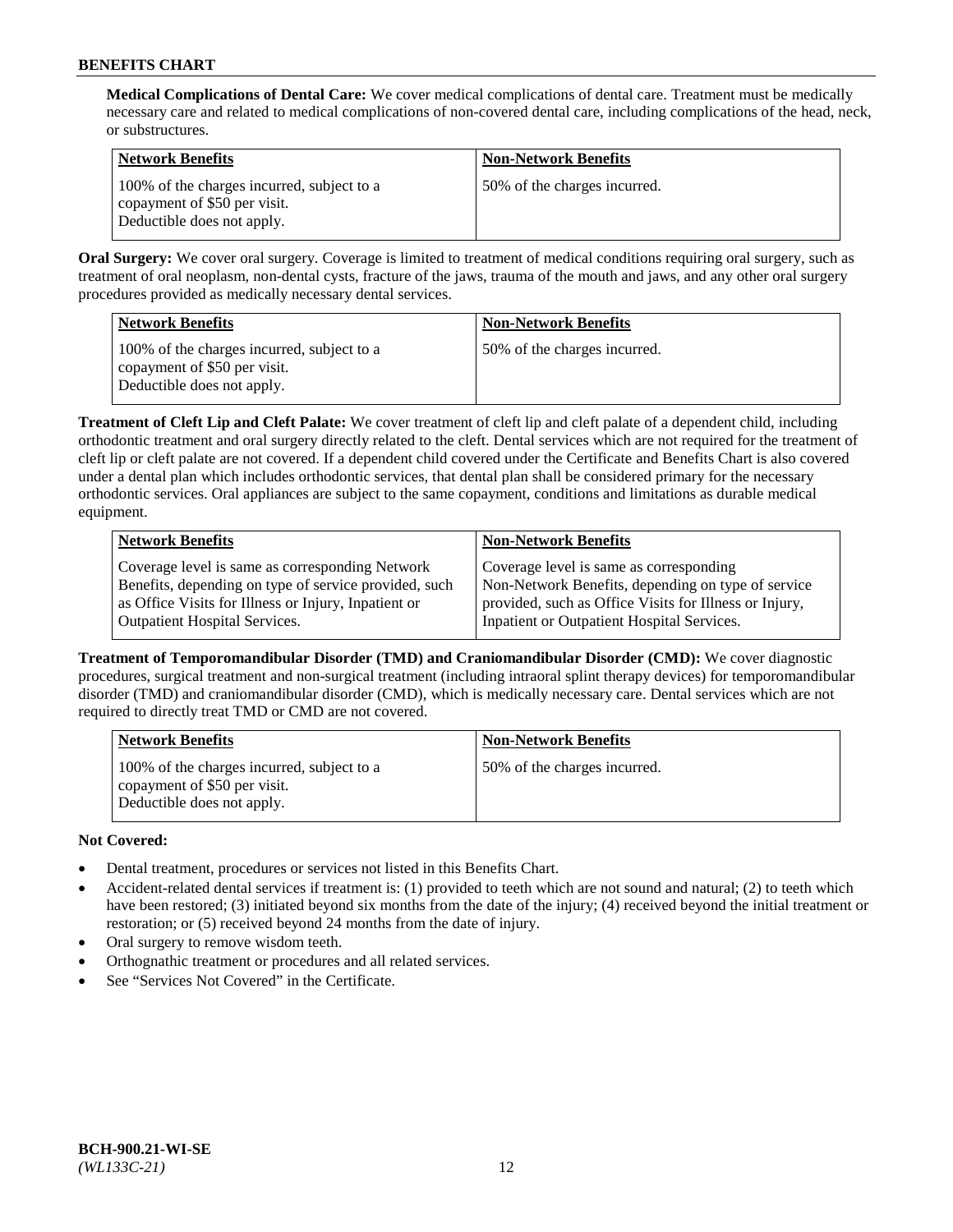# **DIAGNOSTIC IMAGING SERVICES**

### **Covered Services:**

We cover diagnostic imaging, when ordered by a provider and provided in a clinic or outpatient hospital facility.

For Network Benefits, non-emergent, scheduled outpatient Magnetic Resonance Imaging (MRI) and Computed Tomography (CT) must be provided at a designated facility. Your physician or facility will obtain or verify prior authorization for these services, as needed.

We cover services provided in a clinic or outpatient hospital facility. To see the benefit level for inpatient hospital or skilled nursing facility services, see benefits under "Inpatient Hospital and Skilled Nursing Facility Services".

### **Outpatient Magnetic Resonance Imaging (MRI) and Computed Tomography (CT)**

| <b>Network Benefits</b>      | <b>Non-Network Benefits</b>  |
|------------------------------|------------------------------|
| 70% of the charges incurred. | 50% of the charges incurred. |

### **All Other Outpatient Diagnostic Imaging Services**

#### **Services for Illness or Injury**

| Network Benefits             | <b>Non-Network Benefits</b>  |
|------------------------------|------------------------------|
| 70% of the charges incurred. | 50% of the charges incurred. |

### **Preventive Services (MRI/CT procedures are not considered preventive)**

Diagnostic imaging services associated with preventive services are covered at the benefit level shown in the "Preventive Services" section of this Benefits Chart.

### **Not Covered:**

See "Services Not Covered" in the Certificate.

# **DURABLE MEDICAL EQUIPMENT, PROSTHETICS, ORTHOTICS AND SUPPLIES**

#### **Covered Services:**

We cover equipment and services, as described below.

We cover durable medical equipment and services, prosthetics, orthotics and supplies, subject to the limitations below, including certain disposable supplies, enteral feedings and the following diabetic supplies and equipment: glucose monitors, insulin pumps limited to the purchase of one pump per year, syringes, blood and urine test strips and other diabetic supplies as deemed medically appropriate and necessary, for Insureds with gestational, Type I or Type II diabetes.

We cover external hearing aids, cochlear implants, and related treatment prescribed by a physician or by a licensed audiologist for Insureds under 18 years of age who have hearing loss.

We also cover basic hearing aids for Insureds age 18 or older for the correction of a hearing impairment.

Osseointegrated or bone-anchored hearing aids are only covered for Insureds who have hearing loss that is not correctable by any other procedure.

Hearing aids are limited to one basic, standard hearing aid for each ear every three years.

A basic hearing aid is defined as a hearing device that consists of a microphone, amplifier, volume control, battery and receiver, which is up to date using the latest technology. It does not include upgrades above and beyond the functionality of a basic hearing aid, including, but not limited to, hearing improvements for group settings, background noise, Bluetooth/remote control functionality, or extended warranties. Charges for upgrades above the cost of a basic, standard hearing aid are not covered.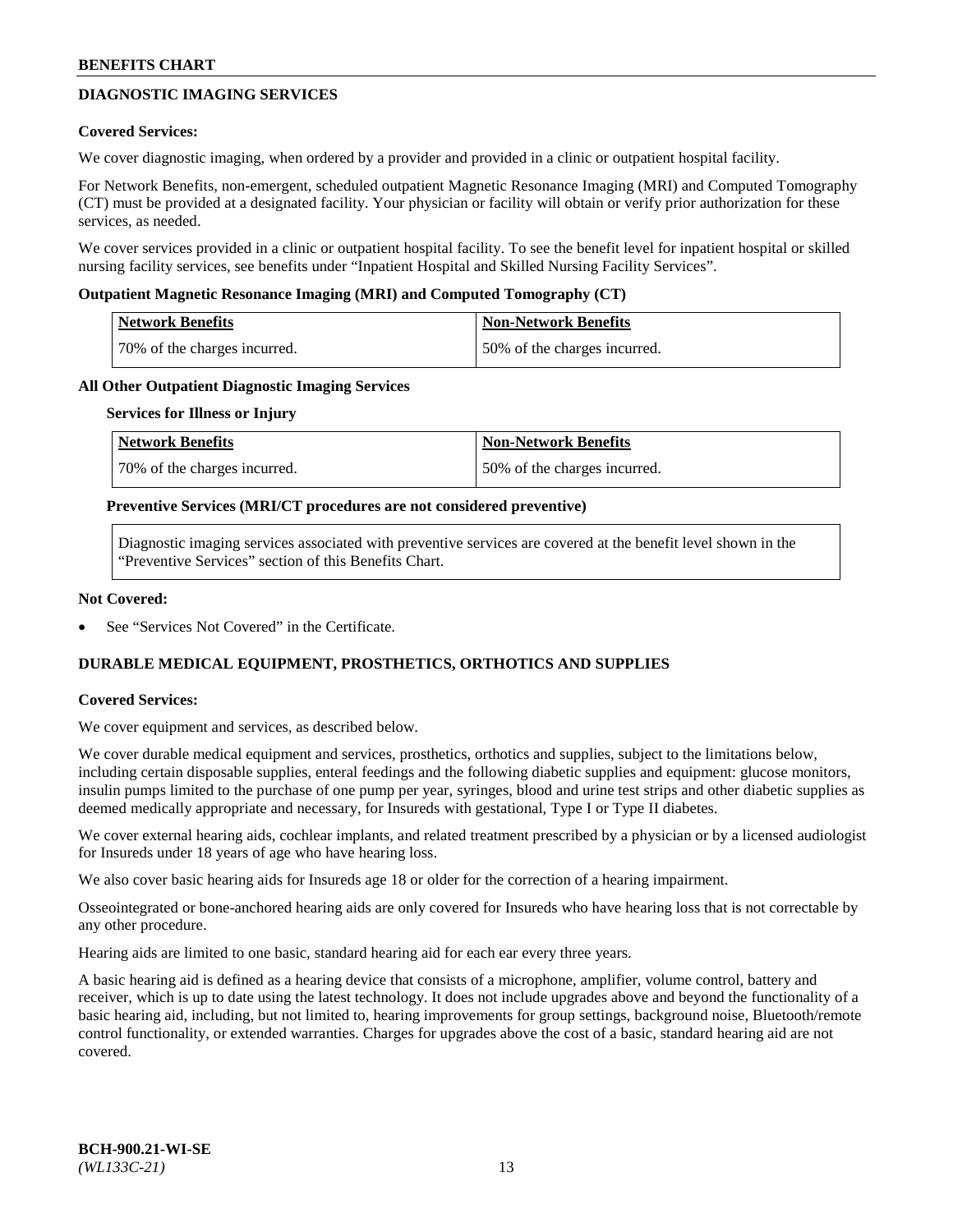# **Diabetic Supplies Purchased at a Pharmacy**

| <b>Network Benefits</b>                                    | <b>Non-Network Benefits</b>  |
|------------------------------------------------------------|------------------------------|
| 70% of the charges incurred.<br>Deductible does not apply. | 50% of the charges incurred. |

#### **Diabetic Supplies Purchased from a Non-Pharmacy Provider**

| <b>Network Benefits</b>                                              | <b>Non-Network Benefits</b>  |
|----------------------------------------------------------------------|------------------------------|
| 70% of the charges incurred if purchased from an<br>approved vendor. | 50% of the charges incurred. |

#### **Special Dietary Treatment for Phenylketonuria (PKU) if it meets our medical coverage criteria**

| Network Benefits                                           | <b>Non-Network Benefits</b>  |
|------------------------------------------------------------|------------------------------|
| 70% of the charges incurred.<br>Deductible does not apply. | 50% of the charges incurred. |

### **Oral Amino Acid Based Elemental Formula if it meets our Medical Coverage Criteria**

| Network Benefits             | <b>Non-Network Benefits</b>  |
|------------------------------|------------------------------|
| 70% of the charges incurred. | 50% of the charges incurred. |

# **All Other Durable Medical Equipment, Prosthetics, Orthotics and Supplies**

| <b>Network Benefits</b>      | <b>Non-Network Benefits</b>  |
|------------------------------|------------------------------|
| 70% of the charges incurred. | 50% of the charges incurred. |

### **Limitations:**

Coverage of durable medical equipment is limited by the following:

- No more than a 93-day supply of diabetic supplies are covered and dispensed at a time.
- Payment will not exceed the cost of an alternate piece of equipment or service that is effective and medically necessary.
- For prosthetic benefits, other than oral appliances for cleft lip and cleft palate, payment will not exceed the cost of an alternate piece of equipment or service that is effective, medically necessary and enables Insureds to conduct standard
- activities of daily living. We reserve the right to determine if an item will be approved for rental vs. purchase.
- We require that certain diabetic supplies and equipment be purchased at a pharmacy.
- Diabetic supplies and equipment are limited to certain models and brands.
- Durable medical equipment and supplies must be obtained or repaired by approved vendors.
- Covered services and supplies are based on established medical policies which are subject to periodic review and modification by the medical or dental directors. Our medical policy for diabetic supplies includes information on our required models and brands. These medical policies (medical coverage criteria) are available by calling Member Services, or logging on to your "*my*HealthPartners" account a[t healthpartners.com.](https://www.healthpartners.com/hp/index.html)

# **Not Covered:**

Items which are not eligible for coverage include, but are not limited to:

- Replacement or repair of any covered items, if the items are (i) damaged or destroyed by misuse, abuse or carelessness, (ii) lost; or (iii) stolen.
- Duplicate or similar items.
- Labor and related charges for repair of any covered items which are more than the cost of replacement by an approved vendor.
- Sales tax, mailing, delivery charges, service call charges.
- Items which are primarily educational in nature or for hygiene, vocation, comfort, convenience or recreation.
- Communication aids or devices: equipment to create, replace or augment communication abilities including, but not limited to, speech processors, receivers, communication boards, or computer or electronic assisted communication.

#### **BCH-900.21-WI-SE**  *(WL133C-21)* 14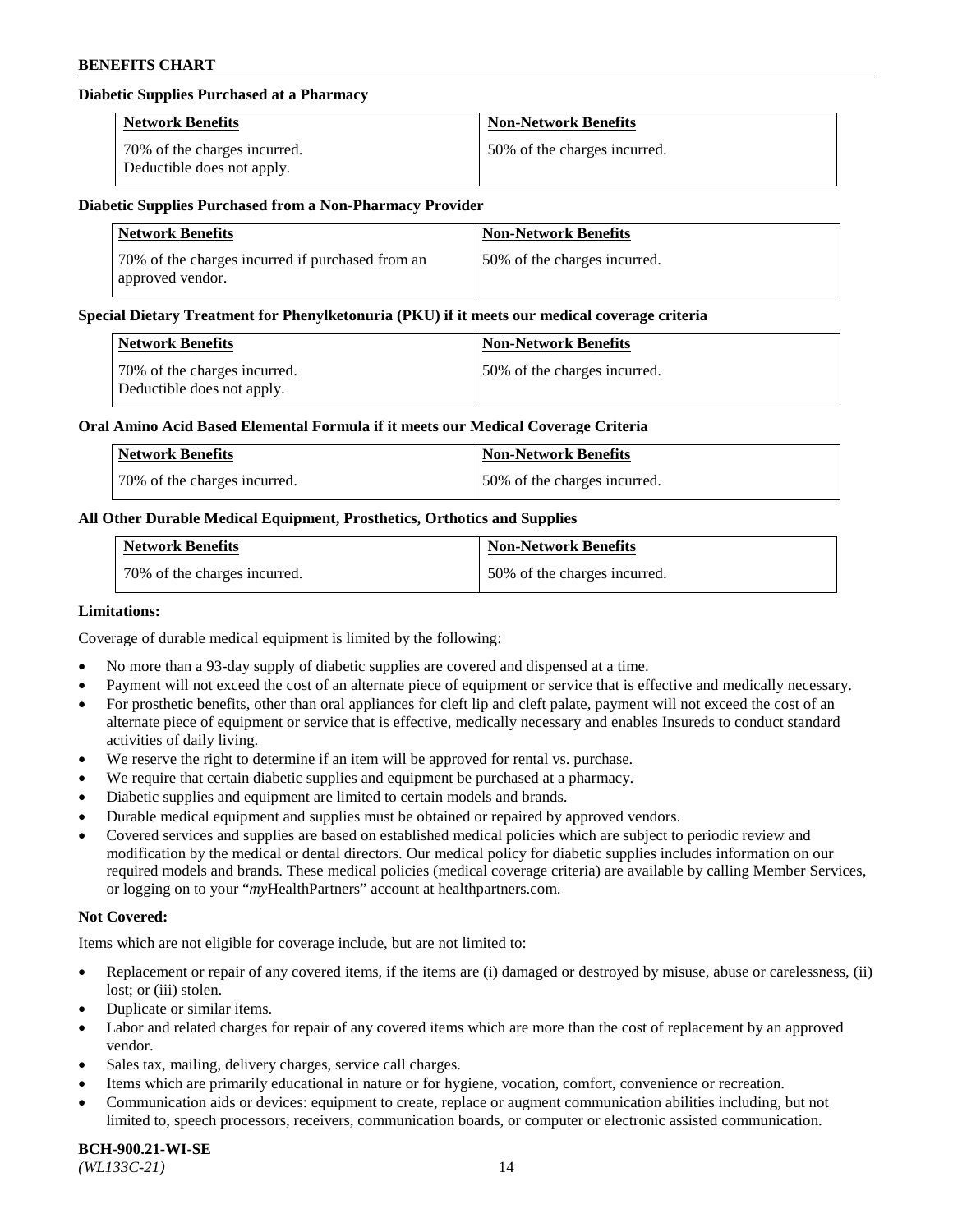- Implantable and osseointegrated or bone-anchored hearing aids and their fitting, except as specifically described in this Benefits Chart. This exclusion does not apply to cochlear implants.
- Eyeglasses, contact lenses and their fitting, measurement and adjustment, except as specifically described in this Benefits Chart.
- Hair prostheses (wigs).
- Household equipment which primarily has customary uses other than medical, such as, but not limited to, exercise cycles, air purifiers, central or unit air conditioners, water purifiers, non-allergenic pillows, mattresses or waterbeds.
- Household fixtures including, but not limited to, escalators or elevators, ramps, swimming pools and saunas.
- Modifications to the structure of the home including, but not limited to, wiring, plumbing or charges for installation of equipment.
- Vehicle, car or van modifications including, but not limited to, hand brakes, hydraulic lifts and car carrier.
- Rental equipment while owned equipment is being repaired by non-contracted vendors, beyond one month rental of medically necessary equipment.
- Other equipment and supplies, including but not limited to assistive devices, that we determine are not eligible for coverage.
- See "Services Not Covered" in the Certificate.

# **EMERGENCY AND URGENTLY NEEDED CARE SERVICES**

### **Covered Services:**

We cover services for emergency care and urgently needed care if the services are otherwise eligible for coverage under the Certificate.

**Urgently Needed Care.** These are services to treat an unforeseen illness or injury that:

- are required in order to prevent a serious deterioration in your health; and
- cannot be delayed until the next available clinic or office hours.

| <b>Network Benefits</b>                                                                                  | <b>Non-Network Benefits</b> |
|----------------------------------------------------------------------------------------------------------|-----------------------------|
| 100% of the charges incurred, subject to a<br>copayment of \$50 per visit.<br>Deductible does not apply. | See Network Benefits.       |

**Emergency Care.** These are services to treat:

- the sudden, unexpected onset of illness or injury which, if left untreated or unattended until the next available clinic or office hours, would result in hospitalization; or
- a condition requiring professional health services immediately necessary to preserve life or stabilize health.

When reviewing claims for coverage of emergency services, our medical director will take into consideration a reasonable layperson's belief that the circumstances required immediate medical care that could not wait until the next working day or next available clinic appointment.

#### **Emergency Care in a Hospital Emergency Room, including Professional Services of a Physician**

| <b>Network Benefits</b>      | <b>Non-Network Benefits</b> |
|------------------------------|-----------------------------|
| 70% of the charges incurred. | See Network Benefits.       |

#### **Inpatient Emergency Care in a Hospital**

| <b>Network Benefits</b>      | <b>Non-Network Benefits</b> |
|------------------------------|-----------------------------|
| 70% of the charges incurred. | See Network Benefits.       |

### **Not Covered:**

See "Services Not Covered" in the Certificate.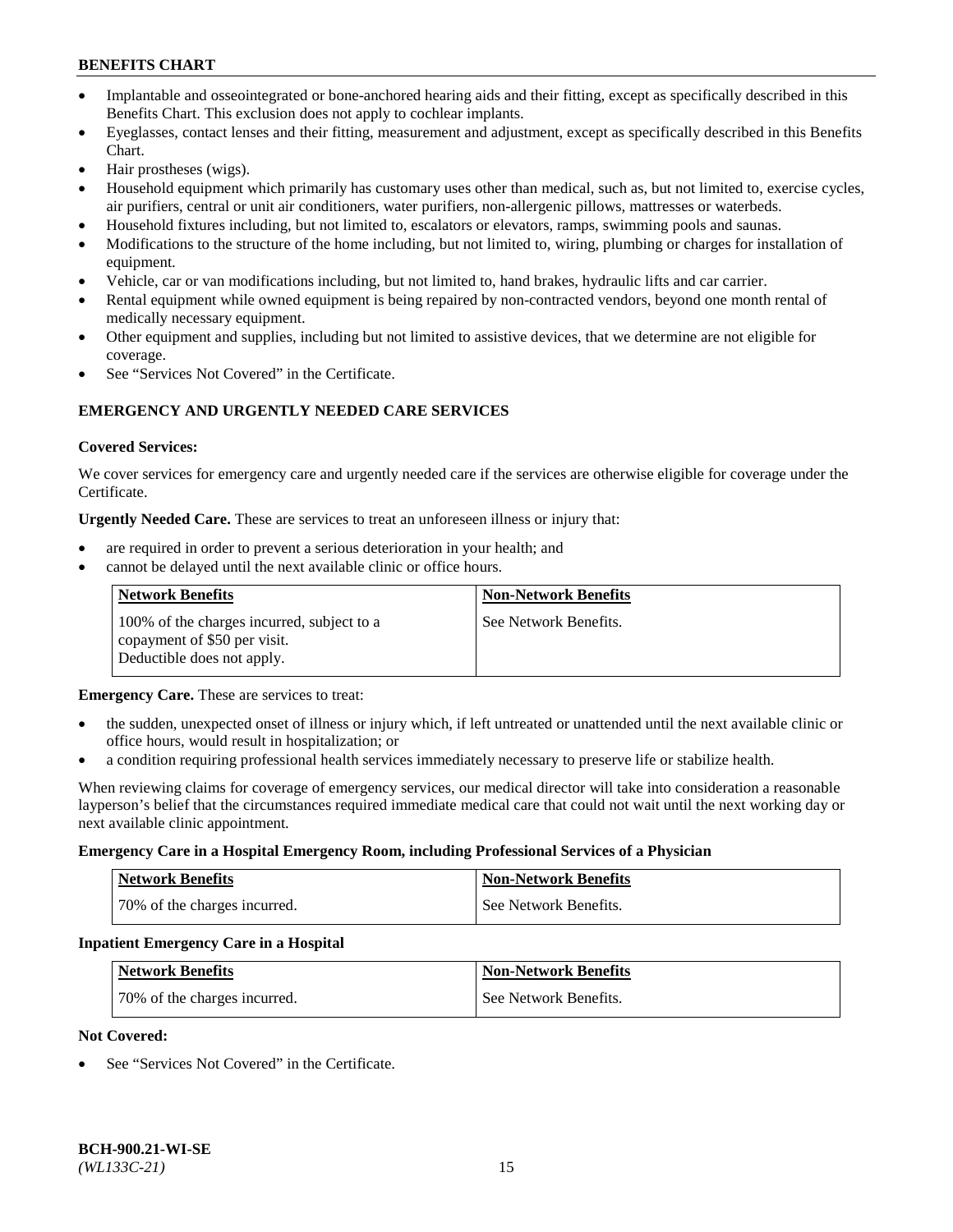# **GENE THERAPY**

# **Covered Services:**

We cover gene therapy treatment if it meets our medical coverage criteria.

| <b>Network Benefits</b>                                                                                                                                                                                 | <b>Non-Network Benefits</b> |
|---------------------------------------------------------------------------------------------------------------------------------------------------------------------------------------------------------|-----------------------------|
| Coverage level is same as corresponding Network<br>Benefits, depending on type of service provided such as<br>Office Visits for Illness or Injury, Inpatient or<br><b>Outpatient Hospital Services.</b> | No coverage.                |

# **Limitations:**

- Gene therapy must be provided by a designated provider.
- Specific types of gene therapy are limited to therapies and conditions specified in our medical coverage criteria.

# **Not Covered:**

See "Services Not Covered" in the Certificate.

# **HEALTH EDUCATION**

### **Covered Services:**

We cover education for preventive services and education for the management of chronic health problems (such as diabetes).

| <b>Network Benefits</b>                                     | <b>Non-Network Benefits</b>  |
|-------------------------------------------------------------|------------------------------|
| 100% of the charges incurred.<br>Deductible does not apply. | 50% of the charges incurred. |

#### **Not Covered:**

See "Services Not Covered" in the Certificate.

# **HOME-BASED HEALTH ASSESSMENT PROGRAM**

#### **Covered Services:**

If you meet our criteria for coverage, you may qualify for our home-based comprehensive health risk assessment program. The program covers a health assessment with a designated nurse practitioner.

| Network Benefits                                            | <b>Non-Network Benefits</b> |
|-------------------------------------------------------------|-----------------------------|
| 100% of the charges incurred.<br>Deductible does not apply. | No coverage.                |

#### **Not Covered:**

See "Services Not Covered" in the Certificate.

# **HOME HEALTH SERVICES**

#### **Covered Services:**

We cover skilled nursing services, physical therapy, occupational therapy, speech therapy, respiratory therapy and other therapeutic services, non-routine prenatal and postnatal services, routine postnatal well child visits, as described in our medical coverage criteria, phototherapy services for newborns, home health aide services and other eligible home health services when provided in your home, if you are homebound (i.e., unable to leave home without considerable effort due to a medical condition). Lack of transportation does not constitute homebound status. For phototherapy services for newborns and high risk prenatal services, supplies and equipment are included.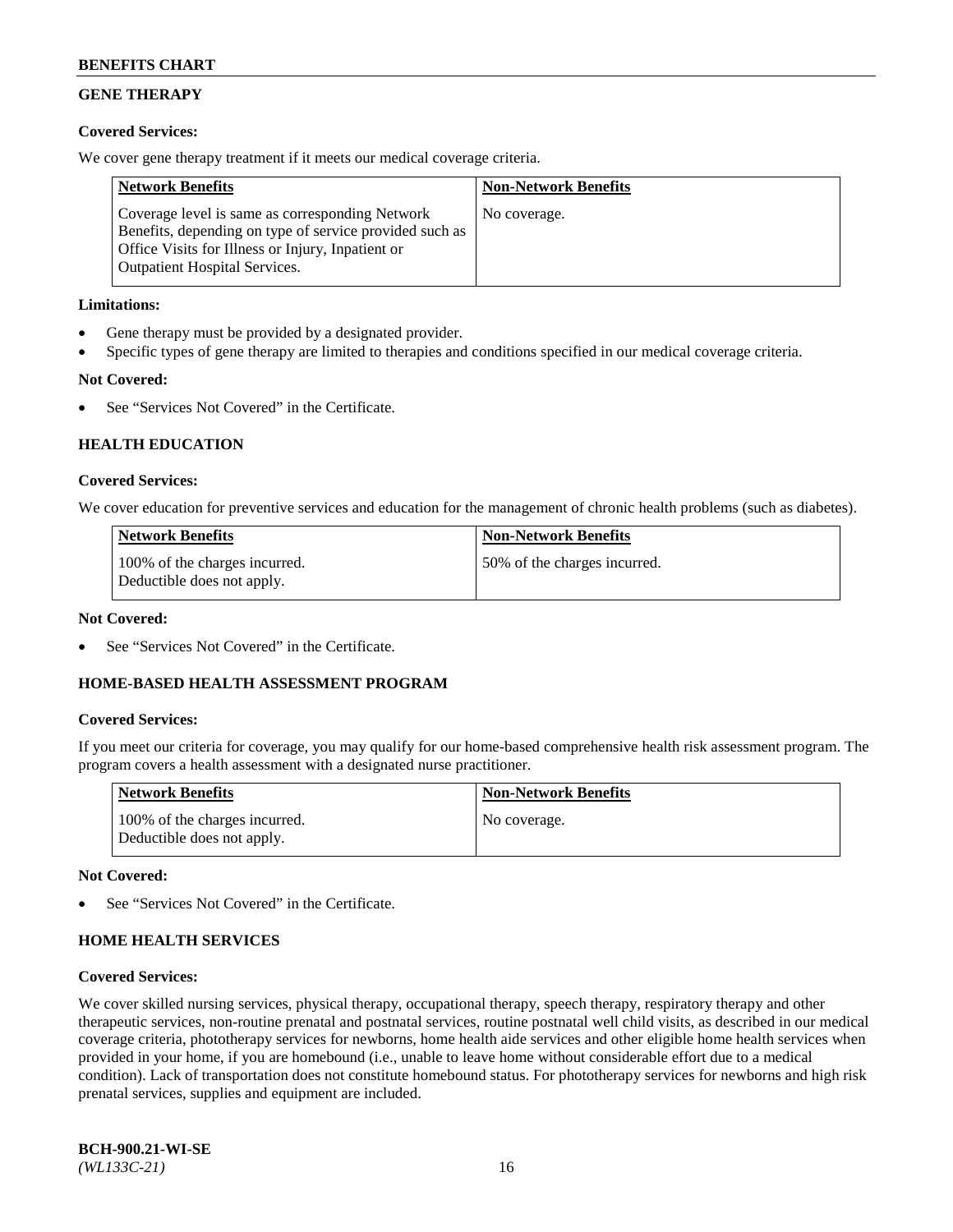We cover total parenteral nutrition/intravenous ("TPN/IV") therapy, equipment, supplies and drugs in connection with IV therapy. IV line care kits are covered under Durable Medical Equipment.

We cover palliative care benefits. Palliative care includes symptom management, education and establishing goals of care. We waive the requirement that you be homebound for a limited number of home visits for palliative care (as shown in this Benefits Chart), if you have a life-threatening, non-curable condition which has a prognosis of survival of two years or less. Additional palliative care visits are eligible under the home health services benefit if you are homebound and meet all other requirements defined in this section.

You do not need to be homebound to receive total parenteral nutrition/intravenous ("TPN/IV") therapy.

Home health services are eligible and covered only when:

- medically necessary; and
- provided as rehabilitative care, terminal care or maternity care; and
- ordered by a physician, and included in the written home care plan.

# **Physical Therapy, Occupational Therapy, Speech Therapy, Respiratory Therapy, Home Health Aide Services and Palliative Care**

*Primary Care Providers*

| <b>Network Benefits</b>                                                                                  | <b>Non-Network Benefits</b>  |
|----------------------------------------------------------------------------------------------------------|------------------------------|
| 100% of the charges incurred, subject to a<br>copayment of \$30 per visit.<br>Deductible does not apply. | 50% of the charges incurred. |

#### *Specialty Care Providers*

| Network Benefits                                                                                         | <b>Non-Network Benefits</b>  |
|----------------------------------------------------------------------------------------------------------|------------------------------|
| 100% of the charges incurred, subject to a<br>copayment of \$50 per visit.<br>Deductible does not apply. | 50% of the charges incurred. |

If more than one home health visit occurs in a day, a separate copayment applies to each. For example, if an occupational therapist and a physical therapist visit an Insured in the same day, a separate copayment will be charged for each visit.

#### **TPN/IV Therapy, Skilled Nursing Services, Non-Routine Prenatal/Postnatal Services, and Phototherapy**

| <b>Network Benefits</b>                                     | <b>Non-Network Benefits</b>  |
|-------------------------------------------------------------|------------------------------|
| 100% of the charges incurred.<br>Deductible does not apply. | 50% of the charges incurred. |

Each 24-hour visit (or shifts up to 24-hour visits) equals one visit and counts toward the Maximum visits for all other services shown below. Any visit that lasts less than 24 hours regardless of the length of the visit, will count as one visit toward the Maximum visits for all other services shown below. All visits must be medically necessary and benefit eligible.

### **Routine Prenatal/Postnatal Services and Child Health Supervision Services**

| <b>Network Benefits</b>                                     | <b>Non-Network Benefits</b>  |
|-------------------------------------------------------------|------------------------------|
| 100% of the charges incurred.<br>Deductible does not apply. | 50% of the charges incurred. |

# **Maximum Visits for Palliative Care**

If you are eligible to receive palliative care in the home and you are not homebound, there is a maximum of 12 visits per calendar year.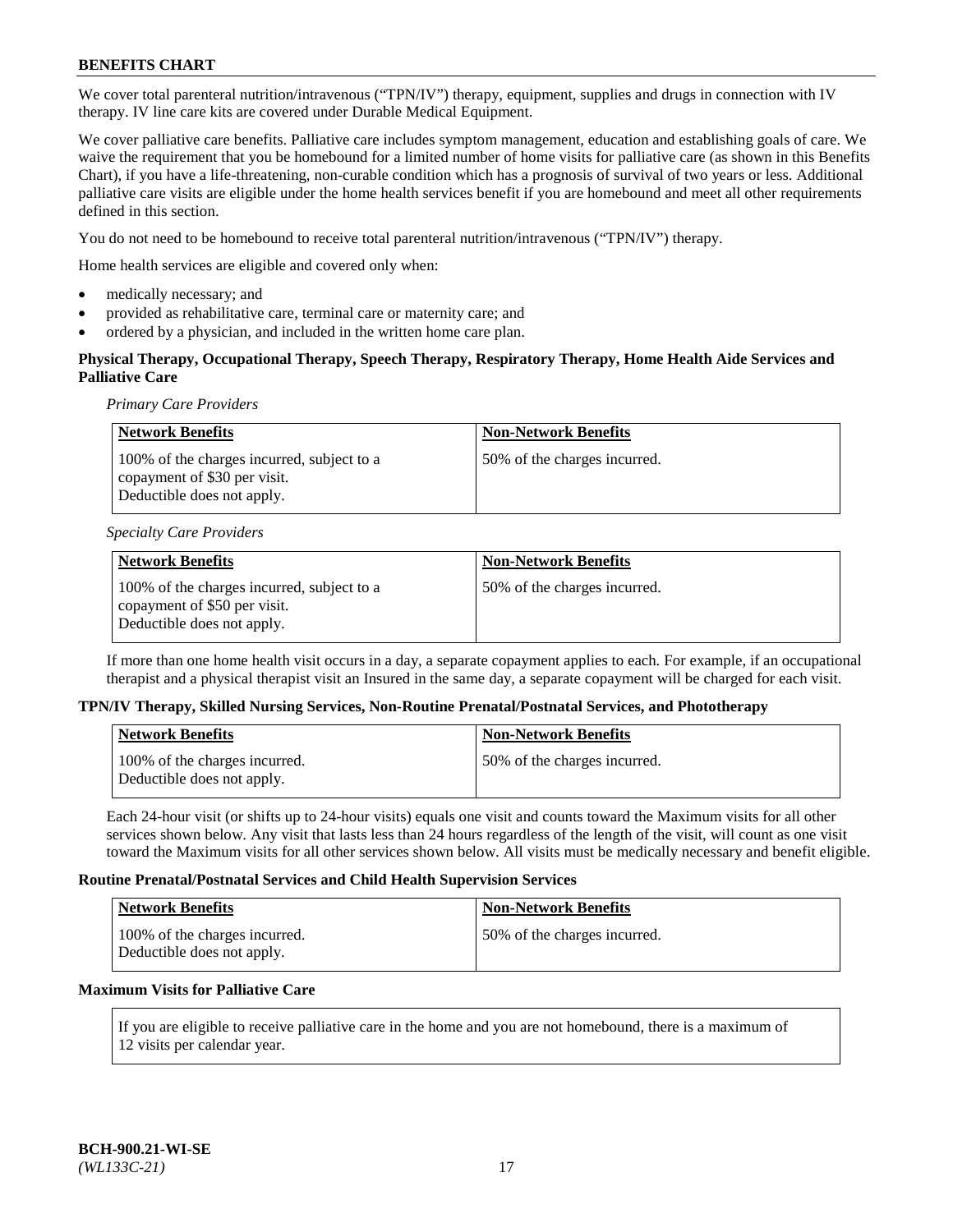# **Maximum Visits for All Services Other Than Palliative Care**

| <b>Network Benefits</b>      | <b>Non-Network Benefits</b>  |
|------------------------------|------------------------------|
| 60 visits per calendar year. | 30 visits per calendar year. |

Each visit provided under the Network Benefits and Non-Network Benefits counts toward the maximums shown under both Maximum visits sections. The routine postnatal well child visits do not count toward the visit limit.

#### **Limitations:**

- Home health services are not provided as a substitute for a primary caregiver in the home or as relief (respite) for a primary caregiver in the home. We will not reimburse family members or residents in your home for the above services.
- A service shall not be considered a skilled nursing service merely because it is performed by, or under the direct supervision of, a licensed nurse. Where a service (such as tracheotomy suctioning or ventilator monitoring) or like services, can be safely and effectively performed by a non-medical person (or self-administered), without the direct supervision of a licensed nurse, the service shall not be regarded as a skilled nursing service, whether or not a skilled nurse actually provides the service. The unavailability of a competent person to provide a non-skilled service shall not make it a skilled service when a skilled nurse provides it. Only the skilled nursing component of so-called "blended" services (i.e. services which include skilled and non-skilled components) are covered under this Benefits Chart.

#### **Not Covered:**

- Financial or legal counseling services.
- Housekeeping or meal services in your home.
- Private duty nursing services.
- Services provided by a family member or enrollee, or a resident in the enrollee's home.
- Vocational rehabilitation and recreational or educational therapy. Recreation therapy is therapy provided solely for the purpose of recreation, including, but not limited to: (a) requests for physical therapy or occupational therapy to improve athletic ability, and (b) braces or guards to prevent sports injuries.
- See "Services Not Covered" in the Certificate.

# **HOME HOSPICE SERVICES**

#### **Applicable Definitions:**

**Part-time.** This is up to two hours of service per day, more than two hours is considered continuous care.

**Continuous Care.** This is from two to twelve hours of service per day provided by a registered nurse, licensed practical nurse, or home health aide, during a period of crisis in order to maintain a terminally ill patient at home.

**Appropriate Facility.** This is a nursing home, hospice residence, or other inpatient facility.

**Custodial Care Related to Hospice Services.** This means providing assistance in the activities of daily living and the care needed by a terminally ill patient which can be provided by primary caregiver (i.e., family member or friend) who is responsible for the patient's home care.

#### **Covered Services:**

**Home Hospice Program.** We cover the services described below if you are terminally ill and accepted as a home hospice program participant. You must meet the eligibility requirements of the program, and elect to receive services through the home hospice program. The services will be provided in your home, with inpatient care available when medically necessary as described below. If you elect to receive hospice services, you do so in lieu of curative treatment for your terminal illness for the period you are enrolled in the home hospice program.

**Eligibility:** In order to be eligible to be enrolled in the home hospice program, you must: (1) be a terminally ill patient (prognosis of six months or less); (2) have chosen a palliative treatment focus (i.e., emphasizing comfort and supportive services rather than treatment attempting to cure the disease or condition); and (3) continue to meet the terminally ill prognosis as reviewed by our medical director or his or her designee over the course of care. You may withdraw from the home hospice program at any time.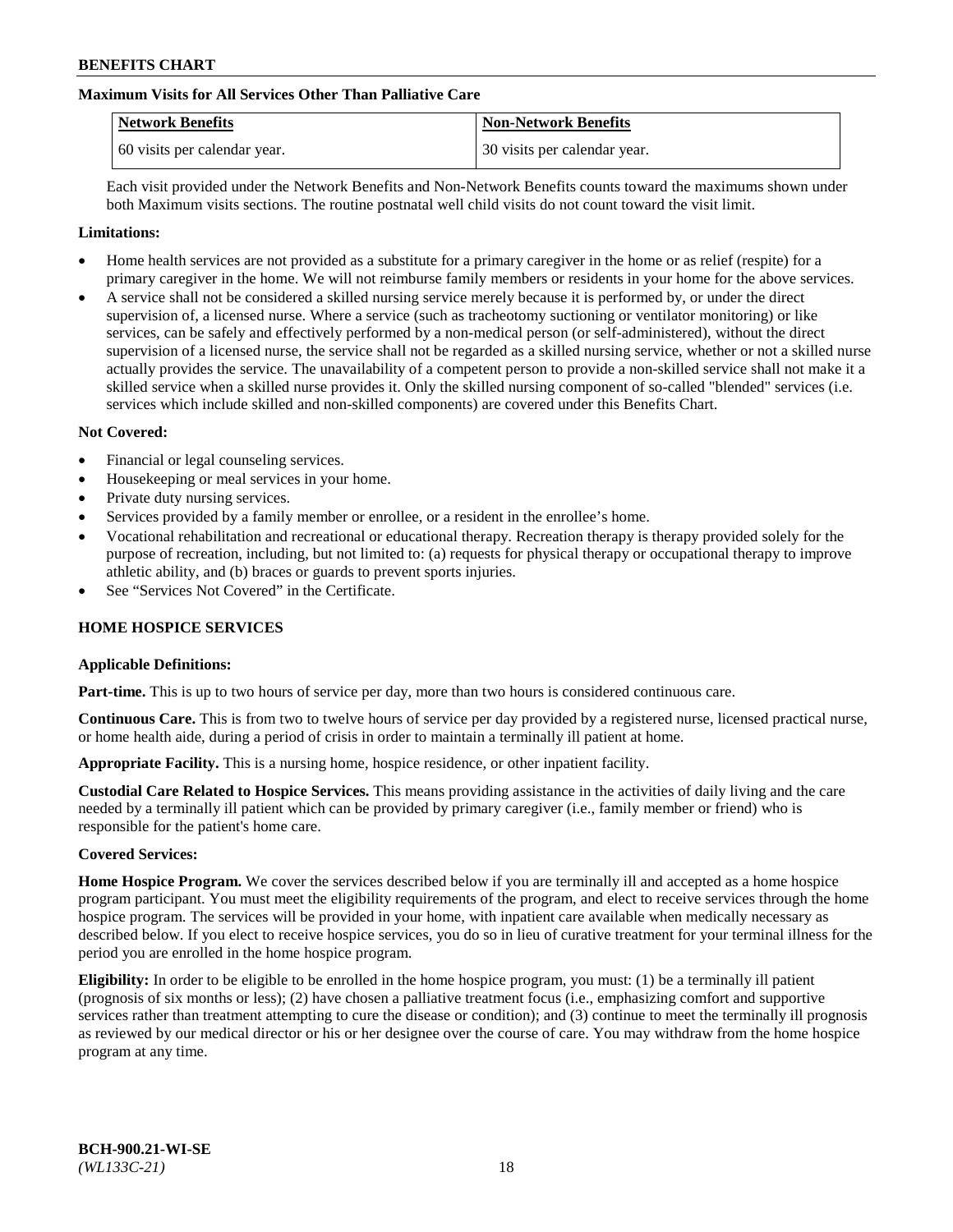**Eligible Services:** Hospice services include the following services provided in accordance with an approved hospice treatment plan.

- Home Health Services:
	- o Part-time care provided in your home by an interdisciplinary hospice team (which may include a physician, nurse, social worker, and spiritual counselor) and medically necessary home health services are covered.
	- o One or more periods of continuous care in your home or in a setting which provides day care for pain or symptom management, when medically necessary, will be covered.
- Inpatient Services: We cover medically necessary inpatient services.
- Other Services:
	- o Respite care is covered for care in your home or in an appropriate facility, to give your primary caregivers (i.e., family members or friends) rest and/or relief when necessary in order to maintain a terminally ill patient at home.
	- o Medically necessary medications for pain and symptom management.
	- Semi-electric hospital beds and other durable medical equipment are covered.
	- o Emergency and non-emergency care is covered.

| <b>Network Benefits</b>                                     | <b>Non-Network Benefits</b>  |
|-------------------------------------------------------------|------------------------------|
| 100% of the charges incurred.<br>Deductible does not apply. | 50% of the charges incurred. |

Respite care is limited to 5 days per episode, and respite care and continuous care combined are limited to 30 days.

### **Not Covered:**

- Financial or legal counseling services.
- Housekeeping or meal services in your home.
- Custodial or maintenance care related to hospice services, whether provided in the home or in a nursing home.
- Any service not specifically described as covered services under this home hospice services benefits.
- Any services provided by members of your family or residents in your home.
- See "Services Not Covered" in the Certificate.

# **HOSPITAL AND SKILLED NURSING FACILITY SERVICES**

#### **Covered Services:**

We cover services as described below.

#### **Medical or Surgical Hospital Services**

**Inpatient Hospital Services:** We cover the following medical or surgical services, for the treatment of acute illness or injury, which require the level of care only provided in an acute care facility. These services must be authorized by a physician.

Inpatient hospital services include: room and board; the use of operating or maternity delivery rooms; intensive care facilities; newborn nursery facilities; general nursing care, anesthesia, laboratory and diagnostic imaging services, radiation therapy, physical therapy, prescription drugs or other medications administered during treatment, blood and blood products (unless replaced), and blood derivatives, and other diagnostic or treatment related hospital services; physician and other professional medical and surgical services provided while in the hospital, including gender reassignment surgery that meets medical coverage criteria.

We cover, following a vaginal delivery, a minimum of 48 hours of inpatient care for the mother and newborn child. We cover, following a caesarean section delivery, a minimum of 96 hours of inpatient care for the mother and newborn child.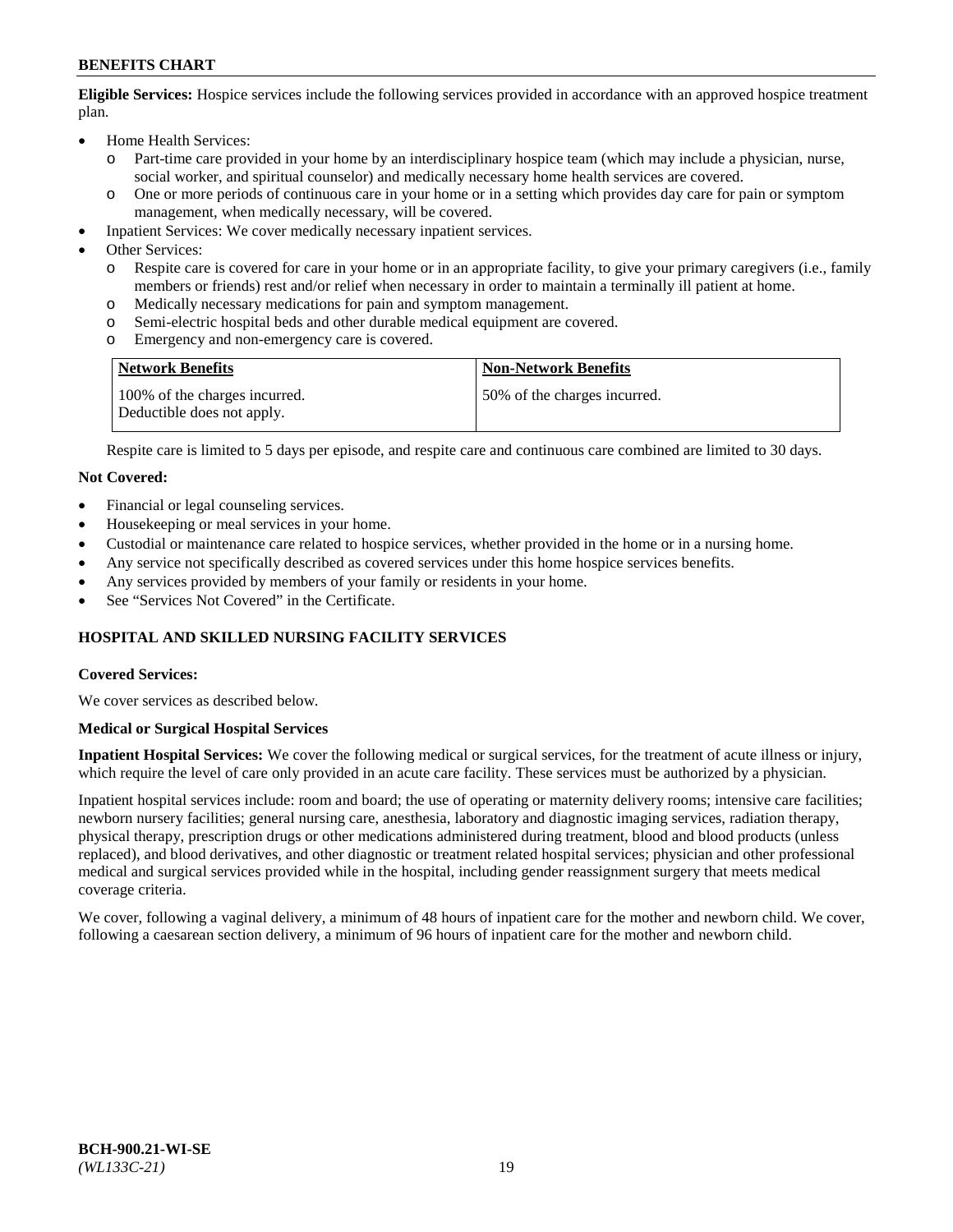Group health plans and health insurance issuers generally may not, under Federal law, restrict benefits for any hospital length of stay in connection with childbirth for the mother of newborn child to less than 48 hours following a vaginal delivery, or less than 96 hours following a caesarean section. However, Federal law generally does not prohibit the mother's or newborn's attending provider, after consulting with the mother, from discharging the mother or her newborn earlier than 48 hours (or 96 hours as applicable). In any case plans and issuers may not, under Federal law, require that a provider obtain authorization from the plan or the insurance issuer for prescribing a length of stay not in excess of 48 hours (or 96 hours).

| Network Benefits             | <b>Non-Network Benefits</b>  |
|------------------------------|------------------------------|
| 70% of the charges incurred. | 50% of the charges incurred. |

Each Insured's admission or confinement, including that of a newborn child, is separate and distinct from the admission or confinement of any other Insured.

**Outpatient Hospital, Ambulatory Care or Surgical Facility Services:** We cover the following medical and surgical services, for diagnosis or treatment of illness or injury on an outpatient basis. These services must be authorized by a physician.

Outpatient services include: use of operating rooms, maternity delivery rooms or other outpatient departments, rooms or facilities; and the following outpatient services: general nursing care, anesthesia, laboratory and diagnostic imaging services, radiation therapy, physical therapy, drugs administered during treatment, blood and blood products (unless replaced), and blood derivatives, and other diagnostic or treatment related outpatient services; physician and other professional medical and surgical services provided while an outpatient, including colonoscopies (starting at age 50, or under age 50 for people at high risk of colorectal cancer), and gender reassignment surgery that meets medical coverage criteria.

For Network Benefits, non-emergent, scheduled outpatient Magnetic Resonance Imaging (MRI) and Computed Tomography (CT) must be provided at a designated facility. Your physician or facility will obtain or verify prior authorization for these services, as needed.

To see the benefit level for diagnostic imaging services, laboratory services and physical therapy, see benefits under Diagnostic Imaging Services, Laboratory Services and Physical Therapy in this Benefits Chart.

| <b>Network Benefits</b>      | <b>Non-Network Benefits</b>  |
|------------------------------|------------------------------|
| 70% of the charges incurred. | 50% of the charges incurred. |

#### **Skilled Nursing Facility Care:**

We cover room and board, daily skilled nursing and related ancillary services for post-acute treatment and rehabilitative care of illness or injury that meets medical coverage criteria. Rehabilitation services are limited to services where significant measurable progress is expected to occur within a reasonable period of time.

| <b>Network Benefits</b>                      | <b>Non-Network Benefits</b>                  |
|----------------------------------------------|----------------------------------------------|
| 170% of the charges incurred.                | 50% of the charges incurred.                 |
| Limited to a 30 day maximum per confinement. | Limited to a 30 day maximum per confinement. |

Each day of services provided under the Network Benefits and Non-Network Benefits, combined, applies toward the maximum shown above.

#### **Not Covered:**

- Services for items for personal convenience, such as television rental, are not covered.
- See "Services Not Covered" in the Certificate.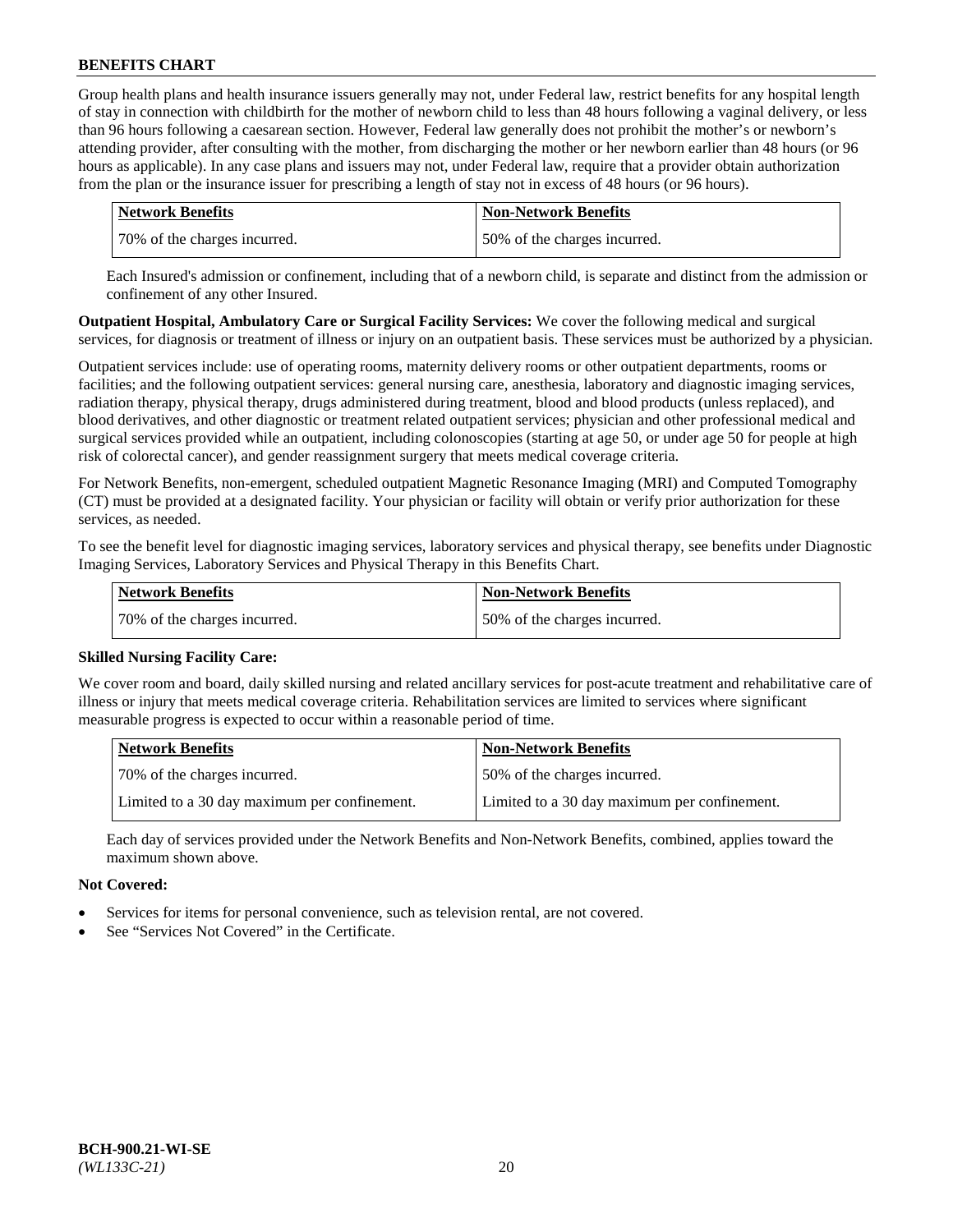# **INFERTILITY SERVICES**

# **Covered Services:**

We cover the diagnosis of infertility. These services include diagnostic procedures and tests provided in connection with an infertility evaluation, office visits and consultations to diagnose infertility.

| Network Benefits                                           | <b>Non-Network Benefits</b>  |
|------------------------------------------------------------|------------------------------|
| 70% of the charges incurred.<br>Deductible does not apply. | 50% of the charges incurred. |

Coverage is limited to office visits and consultations to diagnose infertility. Treatment is not covered.

# **Not Covered:**

- Treatment of infertility, including, but not limited to, office visits, laboratory, diagnostic imaging services, and drugs for the treatment of infertility; assisted reproduction, including, but not limited to, gamete intrafallopian tube transfer (GIFT), zygote intrafallopian tube transfer (ZIFT) intracytoplasmic sperm injection (ICSI), and/or in-vitro fertilization (IVF), and all charges associated with such procedures; reversal of sterilization; artificial insemination; and sperm, ova or embryo acquisition, retrieval or storage; however, we cover office visits and consultations to diagnose infertility.
- Services related to the establishment of surrogate pregnancy and fees for a surrogate.
- See "Services Not Covered" in the Certificate.

# **LABORATORY SERVICES**

### **Covered Services:**

We cover laboratory tests when ordered by a provider and provided in a clinic or outpatient hospital facility. This includes blood tests to detect lead exposure in children between the ages of 6 months and 72 months.

To see the benefit level for inpatient hospital or skilled nursing facility services, see benefits under "Inpatient Hospital and Skilled Nursing Facility Services" in this Benefits Chart.

**Prostate-specific antigen (PSA) test coverage.** We cover prostate cancer screening for men 40 years of age or over who are symptomatic or in a high-risk category and for all men 50 years of age or older. Coverage includes a prostate-specific antigen blood test and a digital rectal examination.

| <b>Network Benefits</b>                                     | <b>Non-Network Benefits</b>   |
|-------------------------------------------------------------|-------------------------------|
| 100% of the charges incurred.<br>Deductible does not apply. | 150% of the charges incurred. |

#### **All other laboratory services**

#### **Services for Illness or Injury**

| <b>Network Benefits</b>                                     | <b>Non-Network Benefits</b>  |
|-------------------------------------------------------------|------------------------------|
| 100% of the charges incurred.<br>Deductible does not apply. | 50% of the charges incurred. |

#### **Preventive Services**

Laboratory services associated with preventive services are covered at the benefit level shown in the "Preventive Services" section of this Benefits Chart.

# **Not Covered:**

See "Services Not Covered" in the Certificate.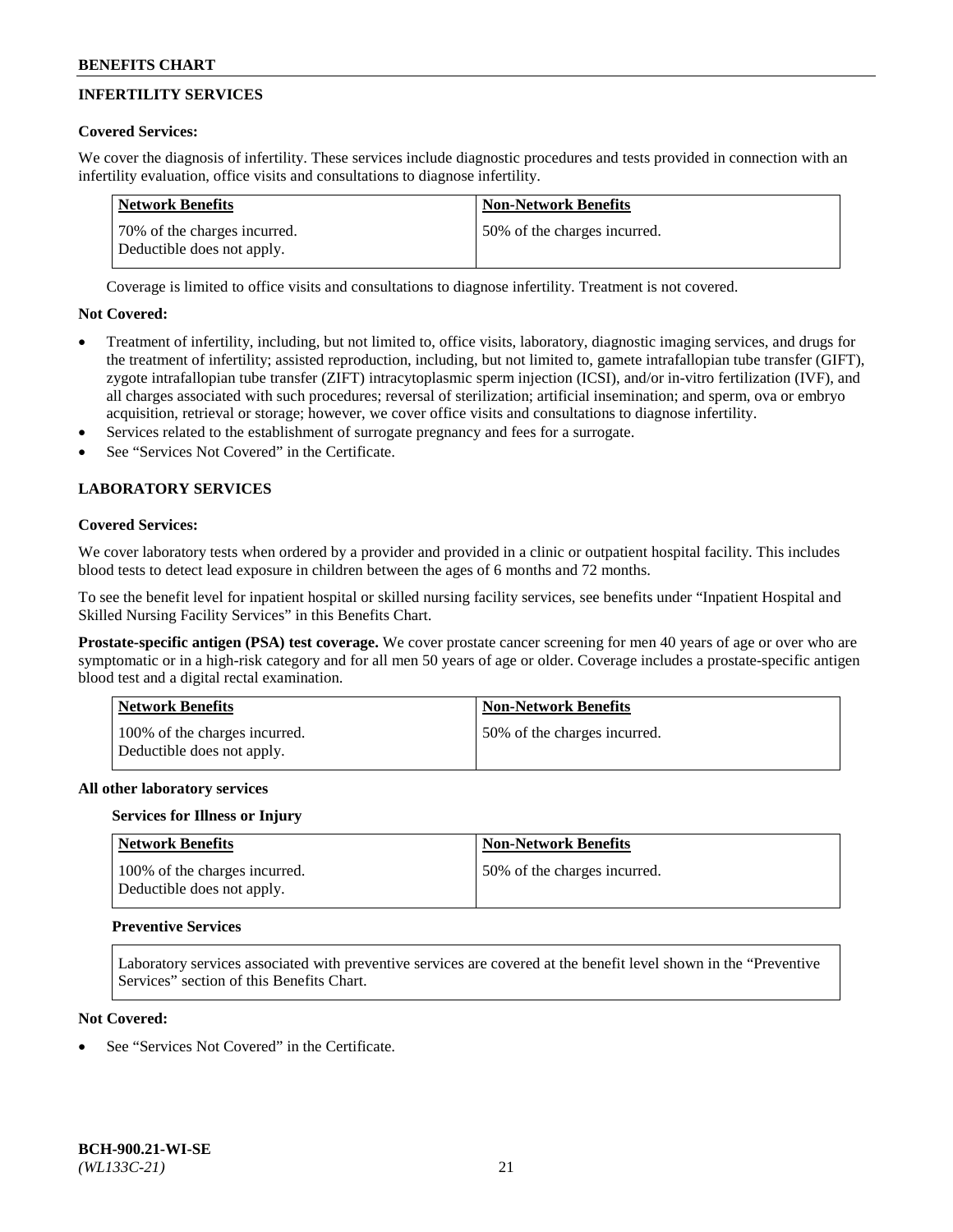# **MASTECTOMY RECONSTRUCTION BENEFIT**

# **Covered Services:**

We cover reconstruction of the breast on which the mastectomy has been performed; surgery and reconstruction of the other breast to produce symmetrical appearance, and prostheses and physical complications of all stages of mastectomy, including lymphedemas.

| <b>Network Benefits</b>                               | <b>Non-Network Benefits</b>                           |
|-------------------------------------------------------|-------------------------------------------------------|
| Coverage level is same as corresponding Network       | Coverage level is same as corresponding Non-Network   |
| Benefits, depending on type of service provided, such | Benefits, depending on type of service provided, such |
| as Office Visits for Illness or Injury, Inpatient or  | as Office Visits for Illness or Injury, Inpatient or  |
| <b>Outpatient Hospital Services.</b>                  | Outpatient Hospital Services.                         |

# **Not Covered:**

See "Services Not Covered" in the Certificate.

# **MEDICATION THERAPY DISEASE MANAGEMENT PROGRAM**

# **Covered Services:**

If you meet our criteria for coverage, you may qualify for our Medication Therapy Disease Management Program.

The program covers consultations with a designated Network pharmacist.

Covered services are based on established medical policies, which are subject to periodic review and modification by the medical directors. These medical policies (medical coverage criteria) are available by calling Member Services, or logging on to your "*my*HealthPartners" account at [healthpartners.com.](http://www.healthpartners.com/)

| Network Benefits                                            | <b>Non-Network Benefits</b> |
|-------------------------------------------------------------|-----------------------------|
| 100% of the charges incurred.<br>Deductible does not apply. | No coverage.                |

### **Not Covered:**

See "Services Not Covered" in the Certificate.

# **OFFICE VISITS FOR ILLNESS OR INJURY**

#### **Covered Services:**

We cover the following when medically necessary: professional medical and surgical services and related supplies, including biofeedback, of physicians and other health care providers; blood and blood products (unless replaced) and blood derivatives.

We cover diagnosis and treatment of illness or injury to the eyes. Where contact or eye glass lenses are prescribed as medically necessary for the post-operative treatment of cataracts or for the treatment of aphakia, or keratoconus, we cover the initial evaluation, lenses and fitting. Insureds must pay for lens replacement beyond the initial pair.

# **Office Visits**

*Primary Care Providers*

| Network Benefits                                                                                         | <b>Non-Network Benefits</b>  |
|----------------------------------------------------------------------------------------------------------|------------------------------|
| 100% of the charges incurred, subject to a<br>copayment of \$30 per visit.<br>Deductible does not apply. | 50% of the charges incurred. |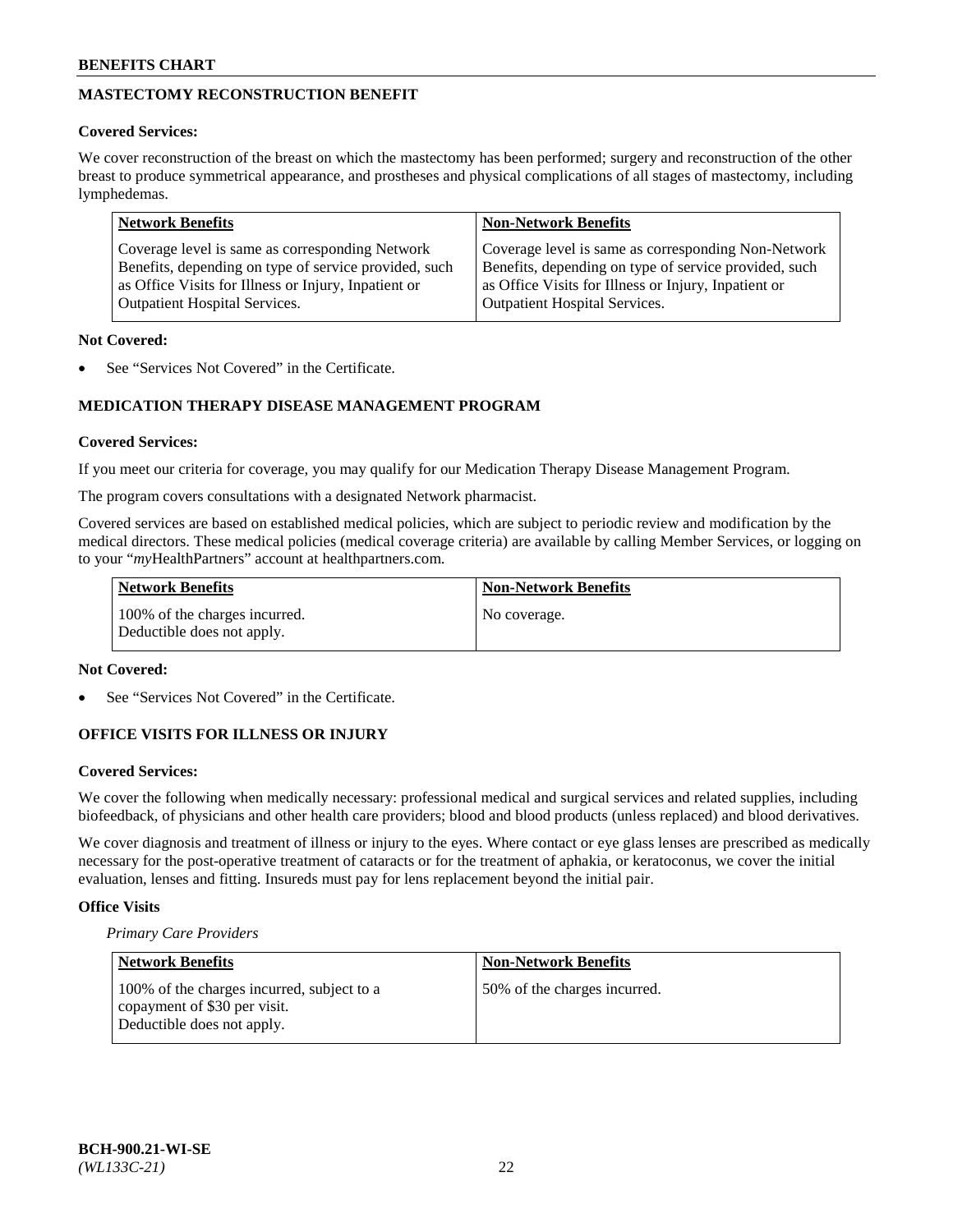*Specialty Care Providers*

| <b>Network Benefits</b>                                                                                  | <b>Non-Network Benefits</b>  |
|----------------------------------------------------------------------------------------------------------|------------------------------|
| 100% of the charges incurred, subject to a<br>copayment of \$50 per visit.<br>Deductible does not apply. | 50% of the charges incurred. |

# **Convenience Clinics**

| <b>Network Benefits</b>                                                                                  | <b>Non-Network Benefits</b>  |
|----------------------------------------------------------------------------------------------------------|------------------------------|
| 100% of the charges incurred, subject to a<br>copayment of \$15 per visit.<br>Deductible does not apply. | 50% of the charges incurred. |

# **Scheduled Telephone Visits**

| <b>Network Benefits</b>                                                                                  | <b>Non-Network Benefits</b>  |
|----------------------------------------------------------------------------------------------------------|------------------------------|
| 100% of the charges incurred, subject to a<br>copayment of \$15 per visit.<br>Deductible does not apply. | 50% of the charges incurred. |

# **E-Visits**

# **Access to Online Care through virtuwell a[t virtuwell.com](https://www.virtuwell.com/)**

| <b>Network Benefits</b>                                     | Non-Network Benefits |
|-------------------------------------------------------------|----------------------|
| 100% of the charges incurred.<br>Deductible does not apply. | Not applicable.      |

# **All Other E-Visits**

| <b>Network Benefits</b>                                                                                  | <b>Non-Network Benefits</b>  |
|----------------------------------------------------------------------------------------------------------|------------------------------|
| 100% of the charges incurred, subject to a<br>copayment of \$15 per visit.<br>Deductible does not apply. | 50% of the charges incurred. |

# **Injections Administered in a Physician's Office, other than immunizations**

### **Allergy Injections**

| <b>Network Benefits</b>                                                                                           | <b>Non-Network Benefits</b>  |
|-------------------------------------------------------------------------------------------------------------------|------------------------------|
| 100% of the charges incurred, subject to a<br>copayment of \$2 per date of service.<br>Deductible does not apply. | 50% of the charges incurred. |

# **All Other Injections**

| <b>Network Benefits</b>                                                                                           | <b>Non-Network Benefits</b>  |
|-------------------------------------------------------------------------------------------------------------------|------------------------------|
| 100% of the charges incurred, subject to a<br>copayment of \$2 per date of service.<br>Deductible does not apply. | 50% of the charges incurred. |

# **Not Covered:**

- Court ordered treatment, except as described in this Benefits Chart. Any resulting court ordered treatment for mental health services will be subject to the Certificate's requirement for medical necessity.
- See "Services Not Covered" in the Certificate.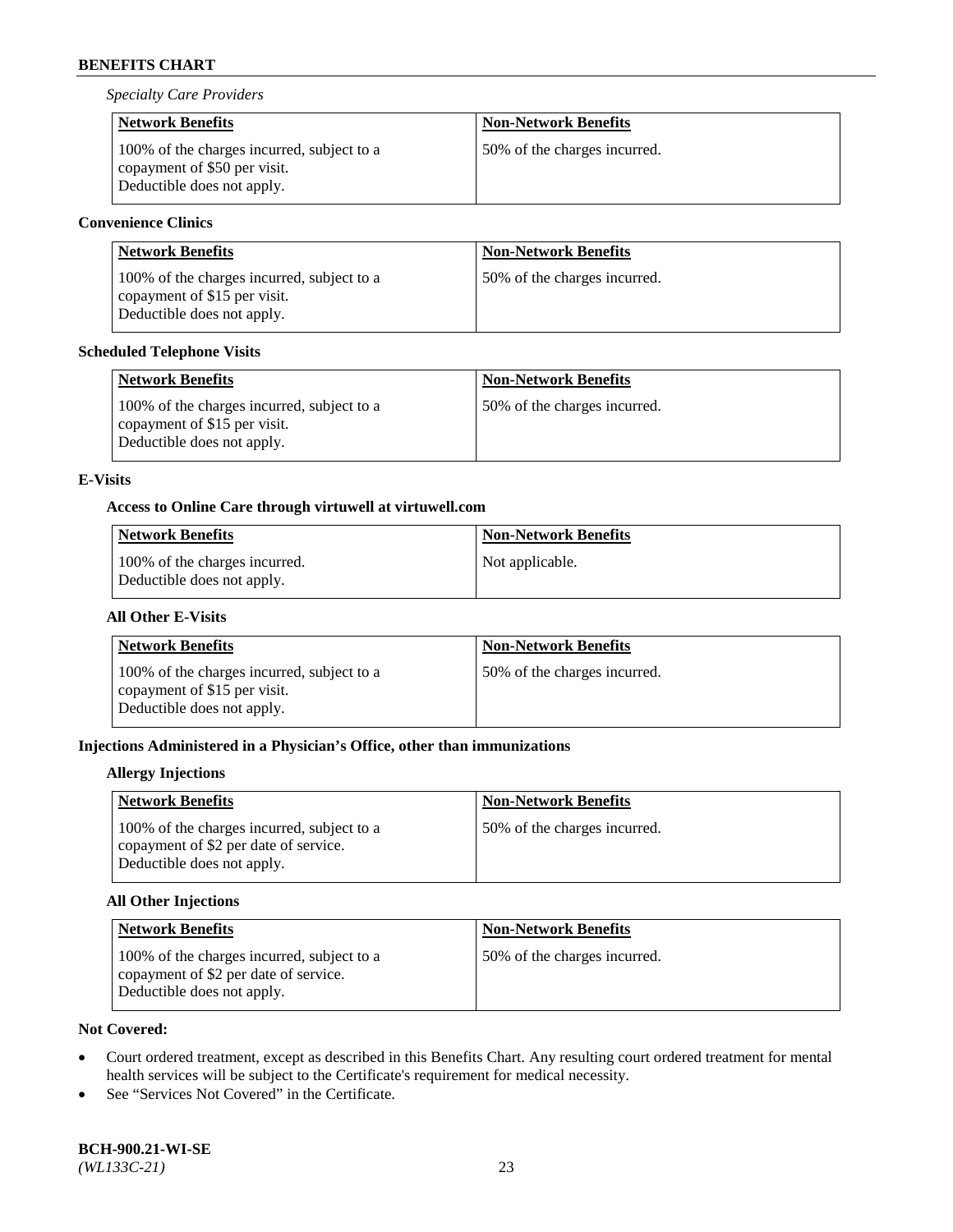# **PEDIATRIC EYEWEAR**

# **Covered Services:**

We cover pediatric eyewear for children under age 19, subject to our medical coverage criteria. Coverage under this provision will continue until the end of the month in which the child turns age 19. These medical policies (medical coverage criteria) are available by calling Member Services, or logging on to your "*my*HealthPartners" account a[t healthpartners.com.](https://www.healthpartners.com/hp/index.html)

| Network Benefits             | <b>Non-Network Benefits</b> |
|------------------------------|-----------------------------|
| 70% of the charges incurred. | No coverage.                |

Limited to one pair of eyeglasses (lenses and frames), or one pair of contact lenses per calendar year.

# **Not Covered:**

See "Services Not Covered" in the Certificate.

# **PHYSICAL THERAPY, OCCUPATIONAL THERAPY, SPEECH THERAPY AND OTHER SPECIFIED THERAPIES**

# **Covered Services:**

We cover the following physical therapy, occupational therapy and speech therapy services:

- Medically necessary rehabilitative care to correct the effects of illness or injury.
- Habilitative care rendered for congenital, developmental or medical conditions which have significantly limited the successful initiation of normal speech and normal motor development.

Massage therapy which is performed in conjunction with other treatment/modalities by a physical or occupational therapist is part of a prescribed treatment plan and is not billed separately is covered.

We cover services provided in a clinic. To see the benefit level for inpatient hospital or skilled nursing facility services, see benefits under "Inpatient Hospital and Skilled Nursing Facility Services".

# **Rehabilitative Care**

| <b>Network Benefits</b>                                                                                                                                                                                   | <b>Non-Network Benefits</b>                                                                                                   |
|-----------------------------------------------------------------------------------------------------------------------------------------------------------------------------------------------------------|-------------------------------------------------------------------------------------------------------------------------------|
| 100% of the charges incurred, subject to a<br>copayment of \$50 per visit.<br>Deductible does not apply.<br>Physical, Occupational and Speech Therapy are<br>limited to 20 visits each per calendar year. | 50% of the charges incurred.<br>Physical, Occupational and Speech Therapy are<br>limited to 20 visits each per calendar year. |

In addition to the services provided above, we cover a minimum of:

- 20 visits per calendar year for pulmonary rehabilitation therapy.
- 36 visits per calendar year for cardiac rehabilitation therapy.
- 30 visits per calendar year for post-cochlear implant aural therapy.
- 20 visits per calendar year for cognitive rehabilitation therapy.

The maximum number of visits is combined for Network Benefits and Non-Network Benefits.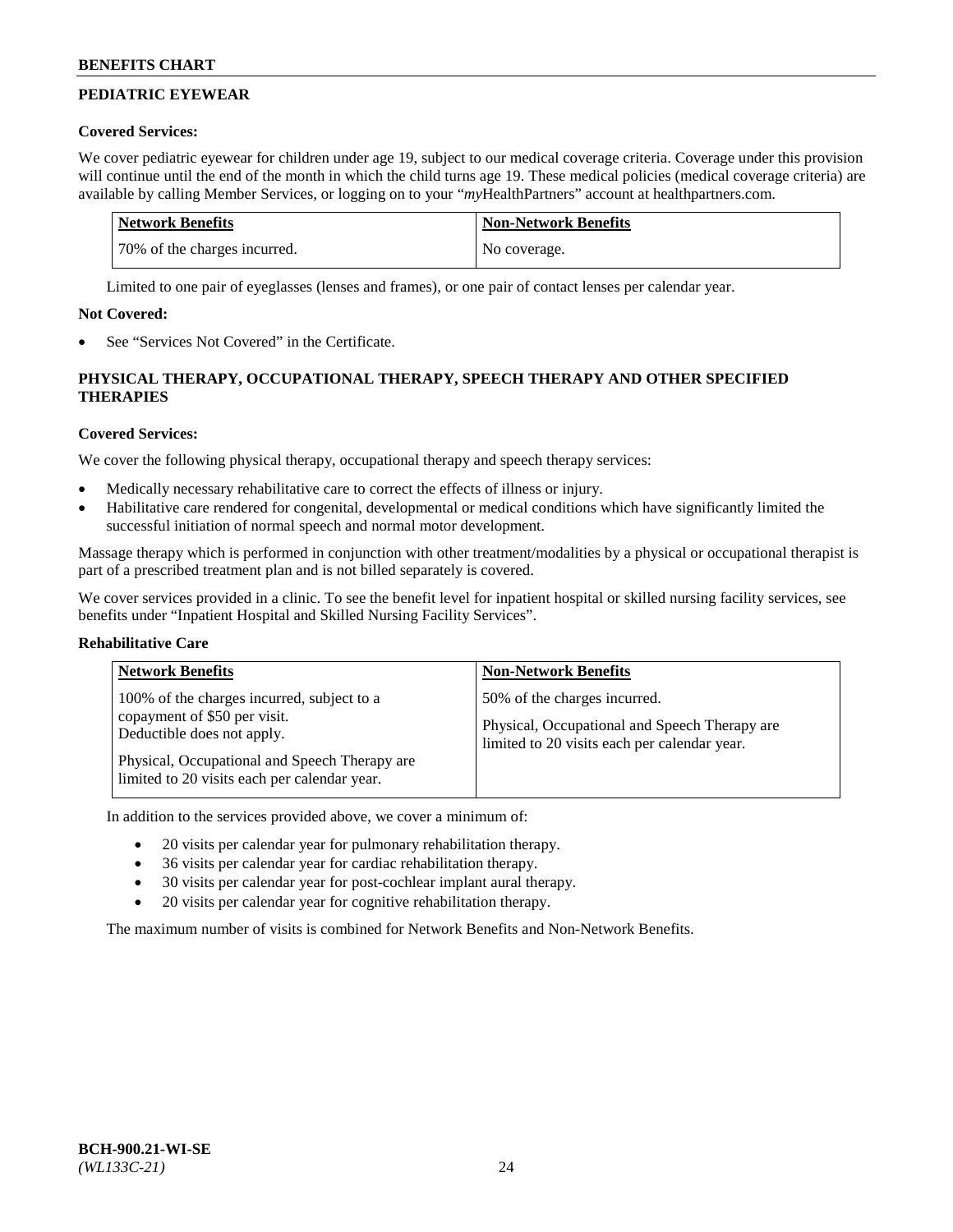### **Habilitative Services**

| <b>Network Benefits</b>                                                                                                                                                                                   | <b>Non-Network Benefits</b>                                                                                                   |
|-----------------------------------------------------------------------------------------------------------------------------------------------------------------------------------------------------------|-------------------------------------------------------------------------------------------------------------------------------|
| 100% of the charges incurred, subject to a<br>copayment of \$50 per visit.<br>Deductible does not apply.<br>Physical, Occupational and Speech Therapy are<br>limited to 20 visits each per calendar year. | 50% of the charges incurred.<br>Physical, Occupational and Speech Therapy are<br>limited to 20 visits each per calendar year. |

The maximum number of visits is combined for Network Benefits and Non-Network Benefits.

# **Not Covered:**

- Massage therapy for the purpose of comfort or convenience of the Insured.
- See "Services Not Covered" in the Certificate.

# **PRESCRIPTION DRUG SERVICES**

### **Covered Services:**

We cover prescription drugs and medications that can be self-administered or are administered in a physician's office.

We will refill a prescription for eye drops covered under this Benefits Chart if the Insured requests a refill and the original prescription specified that additional quantities would be needed, providing the refill request does not exceed the quantities needed, and the following conditions are met:

- If the Insured requests a 30-day refill supply, the request must be made between 22 and 30 days of the later of (a) the original date that the prescription was distributed to the insured or (b) the date that the most recent refill was distributed to the Insured; or
- If the Insured requests a 90-day refill supply, the request must be made between 67 and 90 days of the later of (a) the original date that the prescription was distributed to the insured or (b) the date that the most recent refill was distributed to the Insured.

#### **For Network Benefits, drugs and medications must be obtained at a Network pharmacy.**

#### **Outpatient Drugs (except as specified below)**

| <b>Network Benefits</b>                                                                                                                                                                                           | <b>Non-Network Benefits</b>  |
|-------------------------------------------------------------------------------------------------------------------------------------------------------------------------------------------------------------------|------------------------------|
| 100% of the charges incurred, subject to a copayment of<br>\$5 for generic low cost formulary drugs and 100% of<br>the charges incurred, subject to a copayment of \$25 for<br>generic high cost formulary drugs. | 50% of the charges incurred. |
| Brand name formulary drugs are covered at 100% of the<br>charges incurred, subject to a copayment of \$60.                                                                                                        |                              |
| In no event will your cost for a formulary insulin drug<br>exceed \$25.                                                                                                                                           |                              |
| Non-formulary drugs are covered at 100% of the<br>charges incurred, subject to a copayment of \$150.                                                                                                              |                              |
| Deductible does not apply.                                                                                                                                                                                        |                              |

**Oral chemotherapy drugs** are included on the Specialty Drug List. However, you pay the applicable outpatient drug copayment. As required by Wisconsin law, your maximum copayment will not be more than \$100 per prescription for a 31-day supply.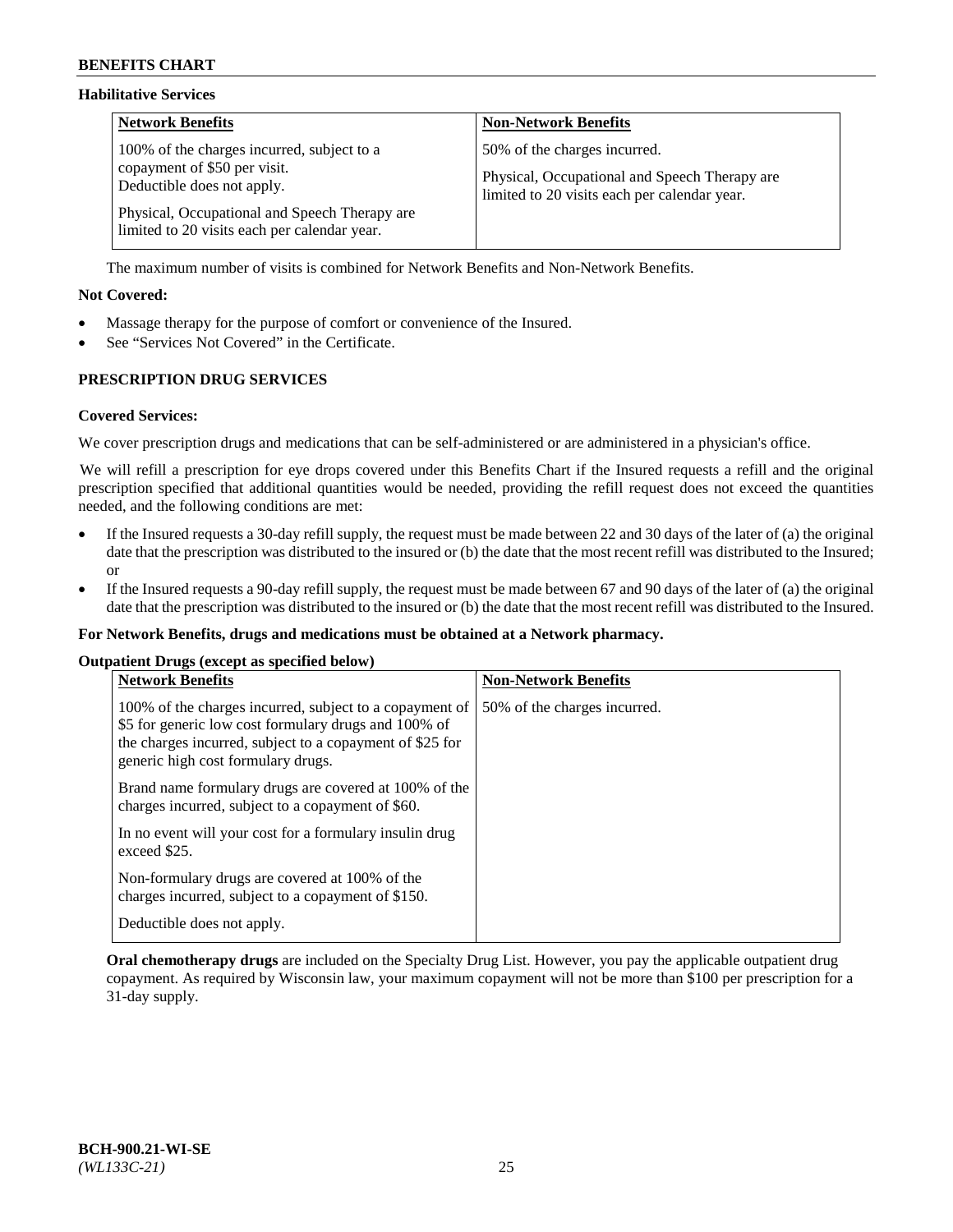### **Mail Order Drugs**

| <b>Network Benefits</b>                                                                                                                                                                                                    | <b>Non-Network Benefits</b>           |
|----------------------------------------------------------------------------------------------------------------------------------------------------------------------------------------------------------------------------|---------------------------------------|
| For your convenience, you may also get up to a 93-day<br>supply of outpatient prescription drugs that can be self-<br>administered through the designated mail order service.                                              | See Network Mail Order Drugs Benefit. |
| New prescriptions to treat certain chronic conditions<br>and trial drugs will be limited to quantity limits<br>described at the end of this section. You will have to<br>pay one copayment for your initial 31-day supply. |                                       |
| Specialty Drugs are not available through the mail order<br>service.                                                                                                                                                       |                                       |

# **Tobacco Cessation Drugs are covered for all FDA approved tobacco cessation drugs**

| <b>Network Benefits</b>                                     | <b>Non-Network Benefits</b>  |
|-------------------------------------------------------------|------------------------------|
| 100% of the charges incurred.<br>Deductible does not apply. | 50% of the charges incurred. |

#### **Contraceptive Drugs**

| <b>Network Benefits</b>                                                                                                                                         | <b>Non-Network Benefits</b>  |
|-----------------------------------------------------------------------------------------------------------------------------------------------------------------|------------------------------|
| 100% of the charges incurred for formulary drugs.<br>Deductible does not apply.                                                                                 | 50% of the charges incurred. |
| If a physician requests that a non-formulary<br>contraceptive drug be dispensed as written, the drug<br>will be covered at 100%, not subject to the deductible. |                              |

#### **Specialty Drugs which are Self-Administered**

| <b>Network Benefits</b>                                                                                              | <b>Non-Network Benefits</b> |
|----------------------------------------------------------------------------------------------------------------------|-----------------------------|
| 80% of the charges incurred.<br>Deductible does not apply.                                                           | No coverage.                |
| Specialty Drugs are limited to drugs on the Specialty<br>Drug List and must be obtained from a designated<br>vendor. |                             |

**Oral chemotherapy drugs** are included on the Specialty Drug List. However, you pay the applicable outpatient drug copayment. As required by Wisconsin law, your maximum copayment will not be more than \$100 per prescription for a 31-day supply.

#### **Limitations:**

- Certain drugs may require prior authorization as indicated on the formulary. HealthPartners may require prior authorization for the drug and also the site where the drug will be provided. Certain drugs are subject to our utilization review process and quantity limits.
- Certain non-formulary drugs require prior authorization. In addition, certain drugs may be subject to any quantity limits applied as part of our trial program.
- If an Insured requests a brand name drug when there is a generic equivalent, the brand name drug will be covered up to the charge that would apply to the generic drug, minus any required copayment. If a physician requests that a brand name drug be dispensed as written, the drug will be paid at the non-formulary benefit.
- We may require insureds to try over-the-counter (OTC) drug alternatives before approving more costly formulary prescription drugs.
- Unless otherwise specified in the Prescription Drug Services" section, you may receive up to a 31-day supply per prescription.
- A 93-day supply will be covered and dispensed only at pharmacies that participate in our extended day supply program.

**BCH-900.21-WI-SE**  *(WL133C-21)* 26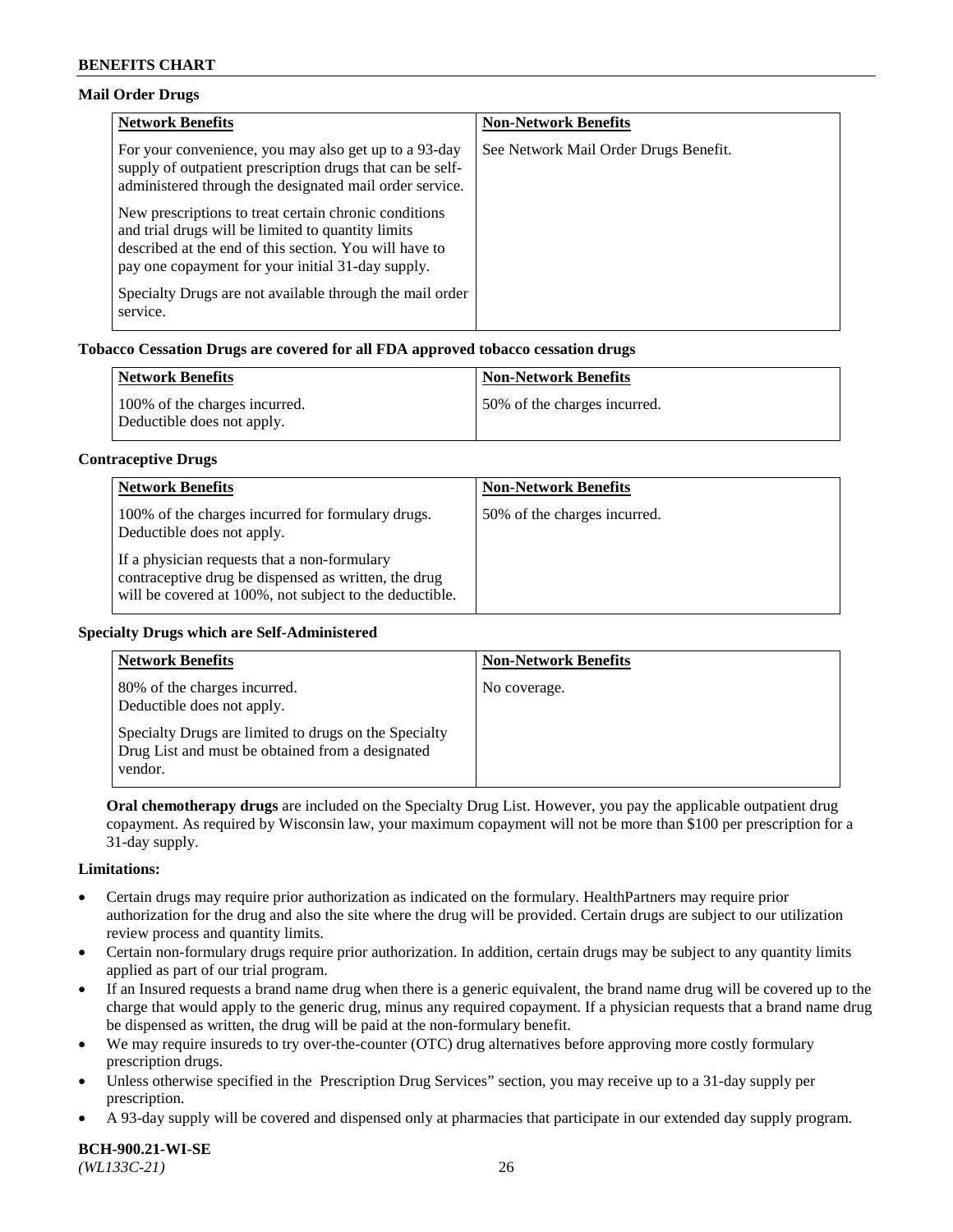- New prescriptions to treat certain chronic conditions are limited to a 31-day supply.
- No more than a 31-day supply of specialty drugs will be covered and dispensed at a time unless it's a manufacturer supplied drug that cannot be split that supplies the member with more than a 31-day supply.
- If a copayment is required, you must pay one copayment for each 31-day supply, or portion thereof. **Not Covered:**
- Replacement of prescription drugs, medications, equipment and supplies due to loss, damage or theft.
- Nonprescription (over-the-counter) drugs or medications, including, but not limited to, vitamins, supplements, homeopathic remedies, and non-FDA approved drugs, unless listed on the formulary and prescribed by a physician or legally authorized health care provider under applicable state and federal law. This exclusion does not include over-thecounter contraceptives for women as allowed under the Affordable Care Act when the Insured obtains a prescription for the item. In addition, if the Insured obtains a prescription, this exclusion does not include aspirin to prevent cardiovascular disease for men and women of certain ages; folic acid supplements for women who may become pregnant; fluoride chemoprevention supplements for children without fluoride in their water source; and iron supplements for children age 6-12 who are at risk for anemia.
- All drugs for the treatment of sexual dysfunction.
- All drugs for the treatment of growth deficiency.
- All drugs for the treatment of infertility.
- Medical cannabis.
- Drugs on the Excluded Drug List. The Excluded Drug List includes select drugs within a therapy class that are not eligible for coverage. This includes drugs that may be excluded for certain indications. The Excluded Drug List is available at [healthpartners.com.](http://www.healthpartners.com/)
- Drugs that are newly approved by the FDA until they are reviewed and approved by HealthPartners Pharmacy and Therapeutics Committee.
- Medical devices approved by the FDA will not be covered under the Prescription Drug Services section unless they are on our formulary. Covered medical devices are generally submitted and reimbursed under your medical benefits.
- See "Services Not Covered" in the Certificate.

# **PREVENTIVE SERVICES**

#### **Applicable Definitions:**

**Routine Preventive Services** are routine health care services that include screenings, check-ups and counseling to prevent illness, disease or other health problems before symptoms occur.

**Diagnostic Services** are services to help a provider understand your symptoms, diagnose illness and decide what treatment may be needed. They may be the same services that are listed as preventive services, but they are being used as diagnostic services. Your provider will determine if these services are preventive or diagnostic. These services are not preventive if received as part of a visit to diagnose, manage or maintain an acute or chronic medical condition, illness or injury. When that occurs, unless otherwise indicated below, standard deductibles, copayments or coinsurance apply.

#### **Covered Services:**

We cover preventive services that meet any of the requirements under the Affordable Care Act (ACA) shown in the bulleted items below. These preventive services are covered at 100% under the Network Benefits with no deductible, copayments or coinsurance. (If a preventive service is not required by the ACA and it is covered at a lower benefit level, it will be specified below.) Preventive benefits mandated under the ACA are subject to periodic review and modification. Changes would be effective in accordance with the federal rules. Preventive services mandated by the ACA include:

- Evidence-based items or services that have in effect a rating of A or B in the current recommendations of the United States Preventive Services Task Force with respect to the individual;
- Immunizations for routine use in children, adolescents, and adults that have in effect a recommendation from the Advisory Committee on Immunization Practices of the Centers for Disease Control and Prevention with respect to the individual;
- With respect to infants, children, and adolescents, evidence-informed preventive care and screenings provided for in comprehensive guidelines supported by the Health Resources and Services Administration; and
- With respect to women, preventive care and screenings provided for in comprehensive guidelines supported by the Health Resources and Services Administration.

Covered services are based on established medical policies, which are subject to periodic review and modification by the medical or dental directors. These medical policies (medical coverage criteria) are available by calling Member Services, or logging on to your "*my*HealthPartners" account at [healthpartners.com.](https://www.healthpartners.com/hp/index.html)

**BCH-900.21-WI-SE**  *(WL133C-21)* 27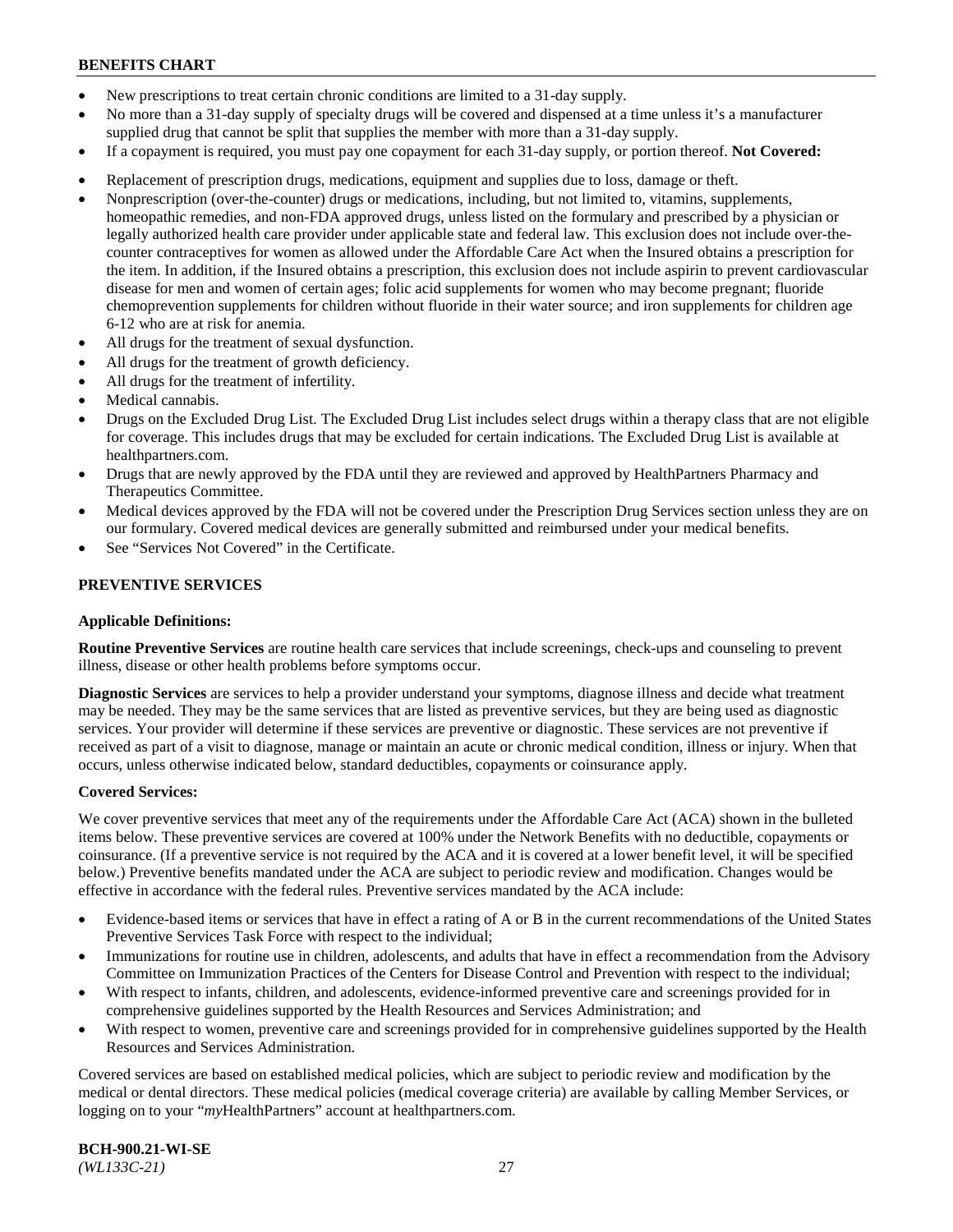# **ACA and state mandated preventive services are covered as follows:**

**Routine Health Exams and Periodic Health Assessments.** A physician or health care provider will counsel you as to how often health assessments are needed based on age, sex and health status. This includes screening and counseling for tobacco cessation and all FDA approved tobacco cessation medications including over-the-counter drugs (as shown in the Prescription Drug Services section).

| Network Benefits                                            | <b>Non-Network Benefits</b>  |
|-------------------------------------------------------------|------------------------------|
| 100% of the charges incurred.<br>Deductible does not apply. | 50% of the charges incurred. |

**Child Health Supervision Services.** This includes pediatric preventive services such as newborn screenings, appropriate immunizations, developmental assessments and laboratory services appropriate to the age of the child from birth to 72 months and appropriate immunizations to age 18.

| <b>Network Benefits</b>                                     | <b>Non-Network Benefits</b>  |
|-------------------------------------------------------------|------------------------------|
| 100% of the charges incurred.<br>Deductible does not apply. | 50% of the charges incurred. |

### **Routine Prenatal Care and Exams**

| <b>Network Benefits</b>                                     | <b>Non-Network Benefits</b>   |
|-------------------------------------------------------------|-------------------------------|
| 100% of the charges incurred.<br>Deductible does not apply. | 150% of the charges incurred. |

**Routine Postnatal Care.** This includes health exams, assessments, education and counseling relating to the period immediately after childbirth.

| <b>Network Benefits</b>                                     | <b>Non-Network Benefits</b>  |
|-------------------------------------------------------------|------------------------------|
| 100% of the charges incurred.<br>Deductible does not apply. | 50% of the charges incurred. |

**Routine Screening Procedures for Cancer.** This includes colorectal screening starting at age 50 and under age 50 for people at high risk of colorectal cancer. This also includes cancer screenings recommended by the USPSTF with an A or B rating. Women's preventive health services below describe additional routine screening procedures for cancer.

| Network Benefits                                            | <b>Non-Network Benefits</b>  |
|-------------------------------------------------------------|------------------------------|
| 100% of the charges incurred.<br>Deductible does not apply. | 50% of the charges incurred. |

**Professional Voluntary Family Planning Services.** This includes services to prevent or delay a pregnancy, including counseling and education. Services must be provided by a licensed provider.

| Network Benefits                                            | <b>Non-Network Benefits</b>  |
|-------------------------------------------------------------|------------------------------|
| 100% of the charges incurred.<br>Deductible does not apply. | 50% of the charges incurred. |

# **Adult Immunizations**

| <b>Network Benefits</b>                                     | Non-Network Benefits         |
|-------------------------------------------------------------|------------------------------|
| 100% of the charges incurred.<br>Deductible does not apply. | 50% of the charges incurred. |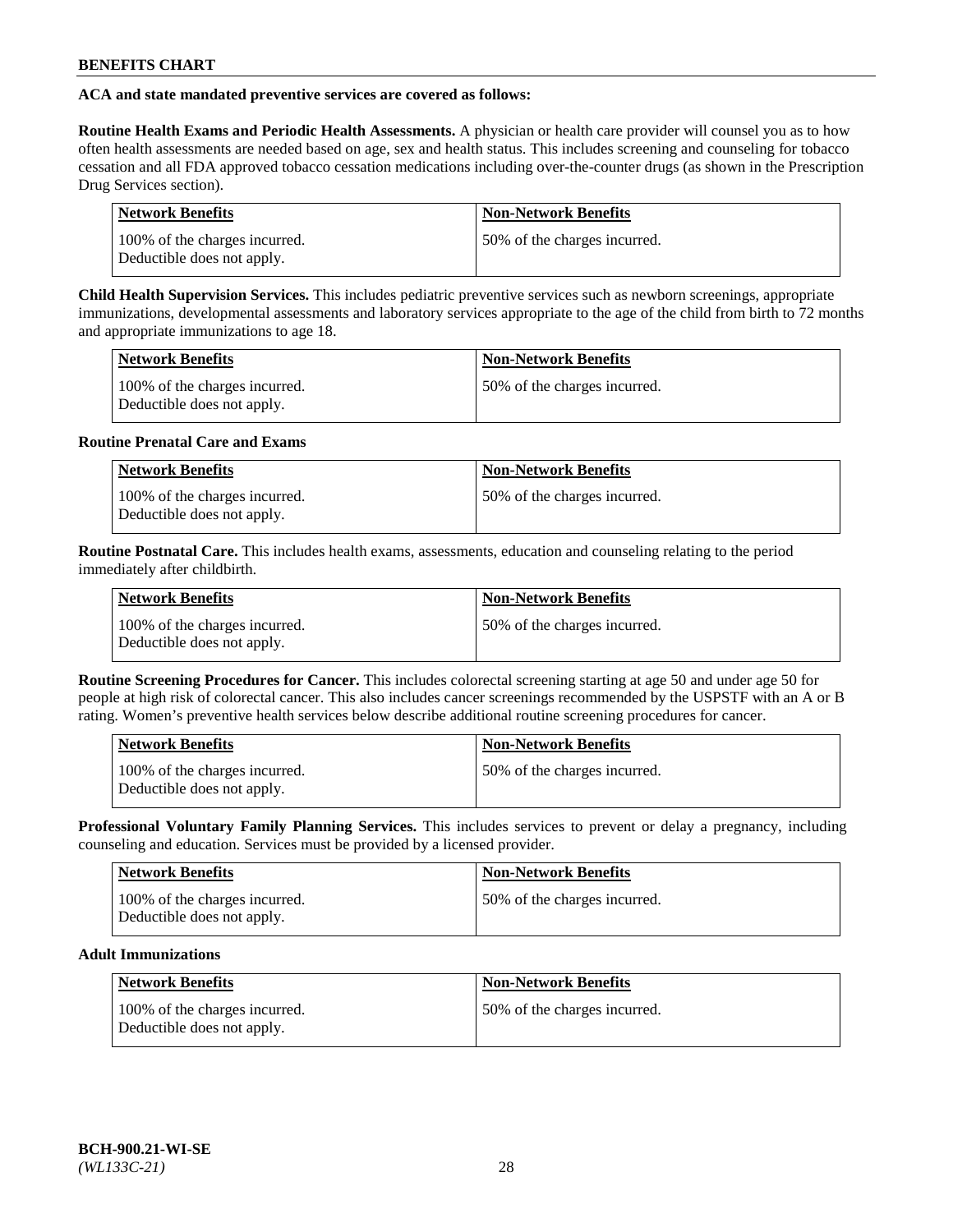**Women's Preventive Health Services.** This includes mammograms, screenings for cervical cancer (pap smears), breast pumps, human papillomavirus (HPV) testing, counseling for sexually transmitted infections, counseling and screening for human immunodeficiency virus (HIV), and all FDA approved contraceptive methods as prescribed by a doctor, sterilization procedures, education and counseling (see the Prescription Drug Services section for coverage of oral contraceptive drugs). We also provide genetic screening for BRCA if someone in your family has the gene or you have a diagnosis of cancer.

The U.S. Preventive Services Task Force (USPSTF) recommends screening mammography, with or without clinical breast examination (CBE), every 1-2 years for women aged 40 and older. For women age 50 and older, we cover an annual mammogram.

| Network Benefits                                            | <b>Non-Network Benefits</b>  |
|-------------------------------------------------------------|------------------------------|
| 100% of the charges incurred.<br>Deductible does not apply. | 50% of the charges incurred. |

**Obesity Screening and Management.** We cover obesity screening and counseling for all ages during a routine preventive care exam. If you are age 18 or older and have a body mass index of 30 or more, we also cover intensive obesity management to help you lose weight. Your primary care doctor can coordinate these services.

| Network Benefits                                            | <b>Non-Network Benefits</b>  |
|-------------------------------------------------------------|------------------------------|
| 100% of the charges incurred.<br>Deductible does not apply. | 50% of the charges incurred. |

**Preventive Medications.** We cover preventive medications currently recommended by USPSTF with an A or B rating if they are prescribed by your medical provider and they are listed on our formulary. Preventive medications are subject to periodic review and modification. Changes would be effective in accordance with the federal rules and reflected in our current medical coverage criteria for preventive care services.

| <b>Network Benefits</b>                                     | <b>Non-Network Benefits</b>  |
|-------------------------------------------------------------|------------------------------|
| 100% of the charges incurred.<br>Deductible does not apply. | 50% of the charges incurred. |

**In addition to any ACA or state mandated preventive services referenced above, we cover the following eligible services:**

# **Routine Eye and Hearing Exams**

| <b>Network Benefits</b>                                     | <b>Non-Network Benefits</b>  |
|-------------------------------------------------------------|------------------------------|
| 100% of the charges incurred.<br>Deductible does not apply. | 50% of the charges incurred. |

**Ovarian Cancer Surveillance Test for Women who are at Risk.** "At risk for ovarian cancer" means (1) having a family history that includes any of the following: one or more first-degree or second-degree relatives with ovarian cancer, clusters of female relatives with breast cancer or nonpolyposis colorectal cancer; or (2) testing positive for BRCA1 or BRCA2 mutations. "Surveillance test for ovarian cancer" means annual screening using CA-125 serum tumor marker testing, transvaginal ultrasound, pelvic examination or other proven ovarian screening tests currently being evaluated by the federal Food and Drug Administration or by the National Cancer Institute.

| <b>Network Benefits</b>                               | <b>Non-Network Benefits</b>                           |
|-------------------------------------------------------|-------------------------------------------------------|
| Coverage level is same as corresponding Network       | Coverage level is same as corresponding Non-Network   |
| Benefits, depending on type of service provided, such | Benefits, depending on type of service provided, such |
| as Diagnostic Imaging Services, Laboratory Services   | as Diagnostic Imaging Services, Laboratory Services   |
| or Office Visits for Illness or Injury, or Preventive | or Office Visits for Illness or Injury, or Preventive |
| Services.                                             | Services.                                             |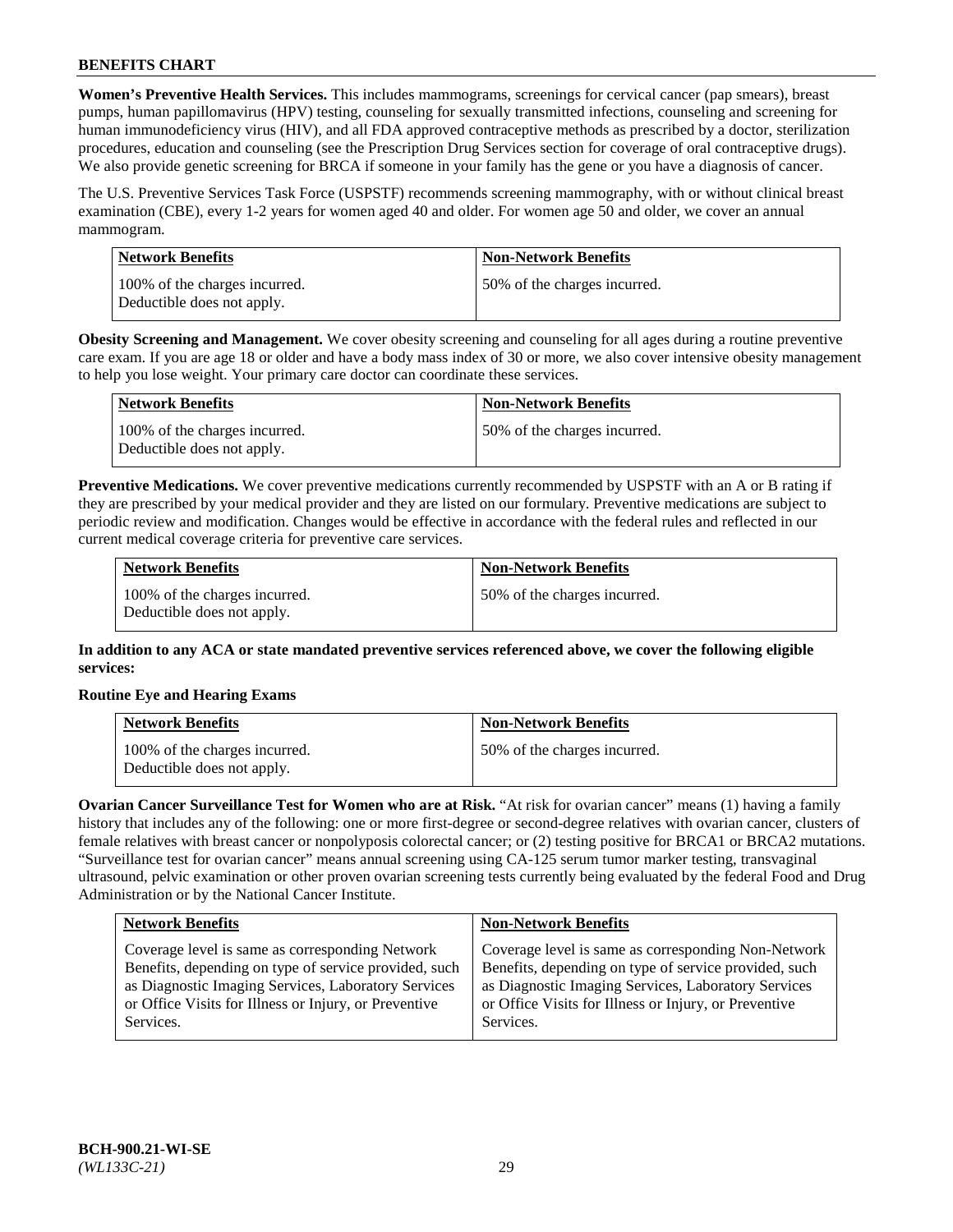### **Limitations:**

• Services are not preventive if received as part of a visit to diagnose, manage or maintain an acute or chronic medical condition, illness or injury. When that occurs, unless otherwise indicated above, standard deductibles, copayments or coinsurance apply.

### **Not Covered:**

See "Services Not Covered" in the Certificate.

# **TRANSPLANT SERVICES**

### **Applicable Definitions:**

**Autologous.** This is when the source of cells is from the individual's own marrow or stem cells.

**Allogeneic.** This is when the source of cells is from a related or unrelated donor's marrow or stem cells.

**Allogeneic Bone Marrow Transplant.** This is when the bone marrow is harvested from the related or unrelated donor and stored. The patient undergoes treatment which includes tumor ablation with high-dose chemotherapy and/or radiation. The bone marrow is reinfused (transplanted).

**Autologous Bone Marrow Transplant.** This is when the bone marrow is harvested from the individual and stored. The patient undergoes treatment which includes tumor ablation with high-dose chemotherapy and/or radiation. The bone marrow is reinfused (transplanted).

**Autologous/Allogeneic Stem Cell Support.** This is a treatment process that includes stem cell harvest from either bone marrow or peripheral blood, tumor ablation with high-dose chemotherapy and/or radiation, stem cell reinfusion, and related care. Autologous/allogeneic bone marrow transplantation and high dose chemotherapy with peripheral stem cell rescue/support are considered to be autologous/allogeneic stem cell support.

**Designated Transplant Center.** This is any health care provider, group or association of health care providers designated by us to provide services, supplies or drugs for specified transplants for our Insureds.

**Transplant Services.** This is transplantation (including retransplants) of the human organs or tissue listed below, including all related post-surgical treatment, follow-up care and drugs and multiple transplants for a related cause. Transplant services do not include other organ or tissue transplants or surgical implantation of mechanical devices functioning as a human organ, except surgical implantation of an FDA approved Ventricular Assist Device (VAD) or total artificial heart, functioning as a temporary bridge to heart transplantation.

Prior authorization is required prior to consultation to support coordination of care and benefits.

# **Covered Services:**

We cover eligible transplant services (as defined above) while you are covered under the Certificate. Transplants that will be considered for coverage are limited to the following:

- Kidney transplants for end-stage disease.
- Cornea transplants for end-stage disease.
- Heart transplants for end-stage disease.
- Lung transplants or heart/lung transplants for: (1) primary pulmonary hypertension; (2) Eisenmenger's syndrome; (3) endstage pulmonary fibrosis; (4) alpha 1 antitrypsin disease; (5) cystic fibrosis; and (6) emphysema.
- Liver transplants for: (1) biliary atresia in children; (2) primary biliary cirrhosis; (3) post-acute viral infection (including hepatitis A, hepatitis B antigen e negative and hepatitis C) causing acute atrophy or post-necrotic cirrhosis; (4) primary sclerosing cholangitis; (5) alcoholic cirrhosis; and (6) hepatocellular carcinoma.
- Allogeneic bone marrow transplants or peripheral stem cell support associated with high dose chemotherapy for: (1) acute myelogenous leukemia; (2) acute lymphocytic leukemia; (3) chronic myelogenous leukemia; (4) severe combined immunodeficiency disease; (5) Wiskott-Aldrich syndrome; (6) aplastic anemia; (7) sickle cell anemia; (8) non-relapsed or relapsed non-Hodgkin's lymphoma; (9) multiple myeloma; and (10) testicular cancer.
- Autologous bone marrow transplants or peripheral stem cell support associated with high-dose chemotherapy for: (1) acute leukemias; (2) non-Hodgkin's lymphoma; (3) Hodgkin's disease; (4) Burkitt's lymphoma; (5) neuroblastoma; (6) multiple myeloma; (7) chronic myelogenous leukemia; and (8) non-relapsed non-Hodgkin's lymphoma.
- Pancreas transplants for simultaneous pancreas-kidney transplants for diabetes, pancreas after kidney, living related segmental simultaneous pancreas kidney transplantation and pancreas transplant alone.